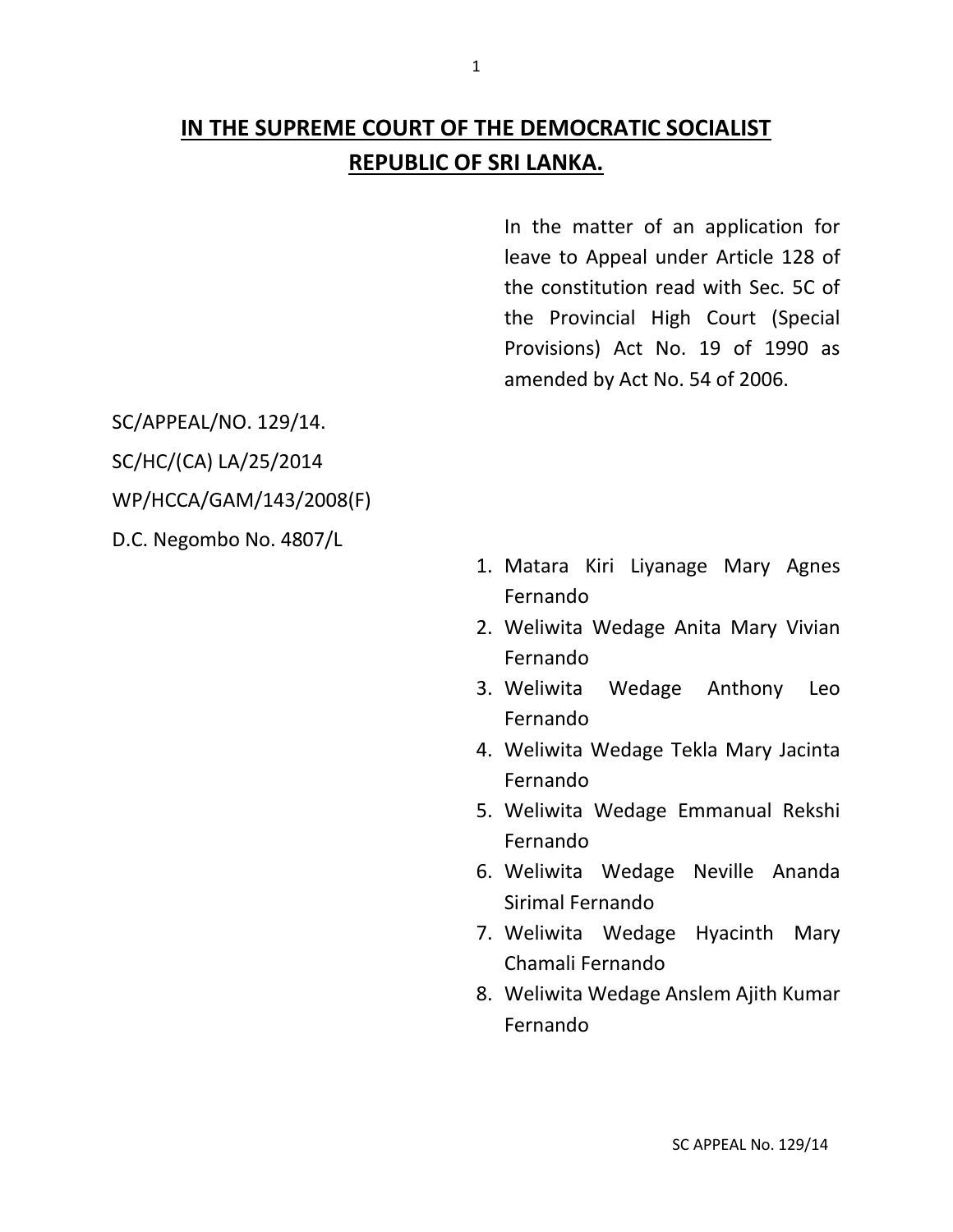All of 189, Fathima Lane (Behind Playground), Kochchikade.

#### **Plaintiffs.**

**Defendants**.

Vs.

- 1. Galabodage Thiboshius Silva.
- 2. Madithapola Lekamge Patricial Fonseka
- 3. Galabodage Samantha Silva.

All of 185, Fathima Lane, Kochchikade.

**NOW**

1. Matara Kiri Liyanage Mary Agnes Fernando

1.(a)Weliwita Wedage Anthony Leo Maximus Fernando

- 2. Weliwita Wedage Anita Mary Vivian Fernando
- 3. Weliwita Wedage Anthony Leo Fernando
- 4. Weliwita Wedage Tekla Mary Jacinta Fernando
- 5. Weliwita Wedage Emmanual Rekshi Fernando
- 6. Weliwita Wedage Neville Ananda Sirimal Fernando
- 7. Weliwita Wedage Hyacinth Mary Chamali Fernando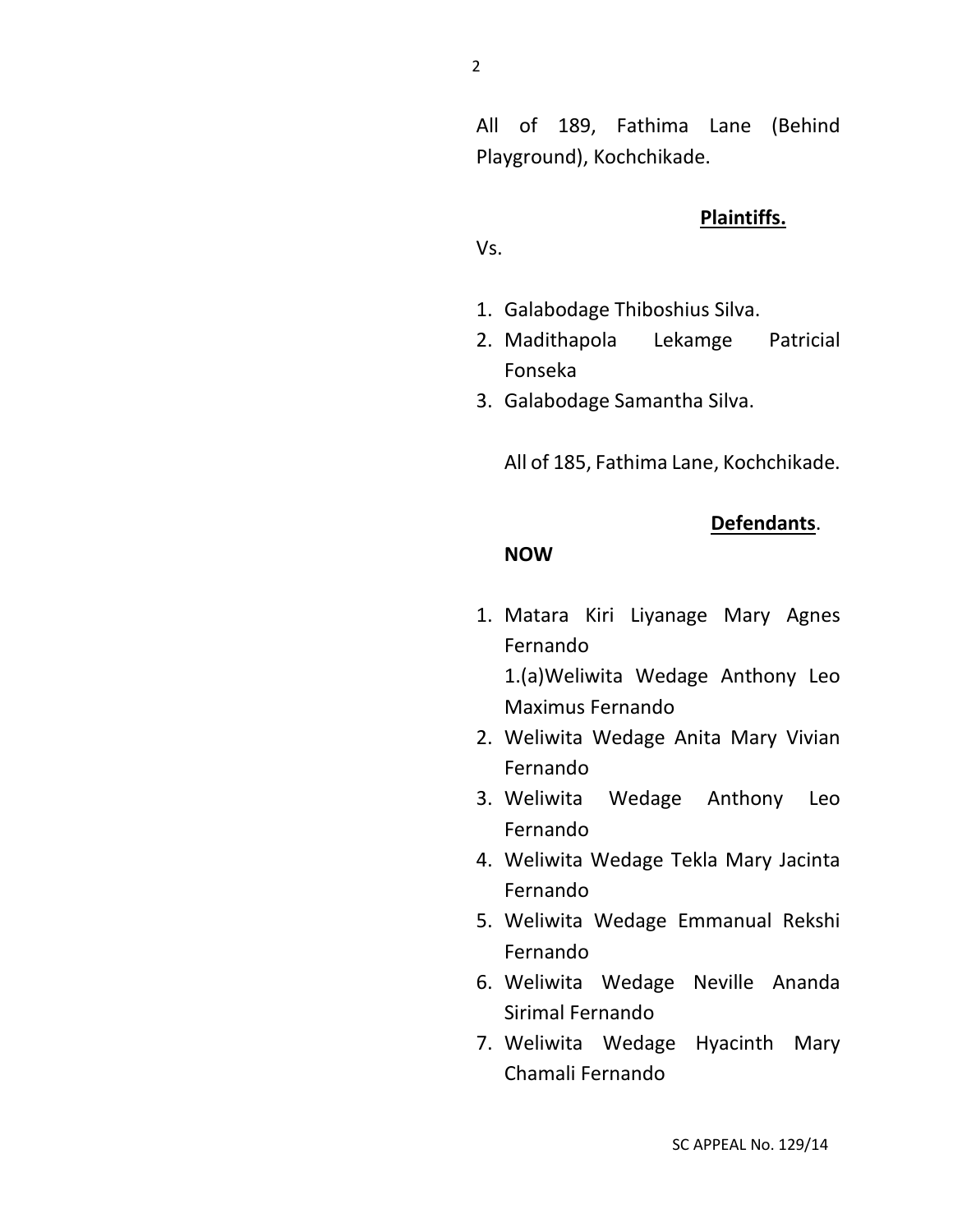8. Weliwita Wedage Anslem Ajith Kumar Fernando

All of 189, Fathima Lane (Behind Playground), Kochchikade.

# **Plaintiff- Appellants.**

Vs.

- 1. Galabodage Thiboshius Silva.
- 2. Madithapola Lekamge Patricia Fonseka
- 3. Galabodage Samantha Silva.

All of 185, Fathima Lane, Kochchikade.

#### **Defendant-Respondents.**

#### **And Now**

1. Matara Kiri Liyanage Mary Agnes Fernando

1.(a). Weliwita Wedage Anthony Leo Maximus Fernando

- 2. Weliwita Wedage Anita Mary Vivian Fernando
- 3. Weliwita Wedage Anthony Leo Fernando
- 4. Weliwita Wedage Tekla Mary Jacinta Fernando
- 5. Weliwita Wedage Emmanual Rekshi Fernando
- 6. Weliwita Wedage Neville Ananda Sirimal Fernando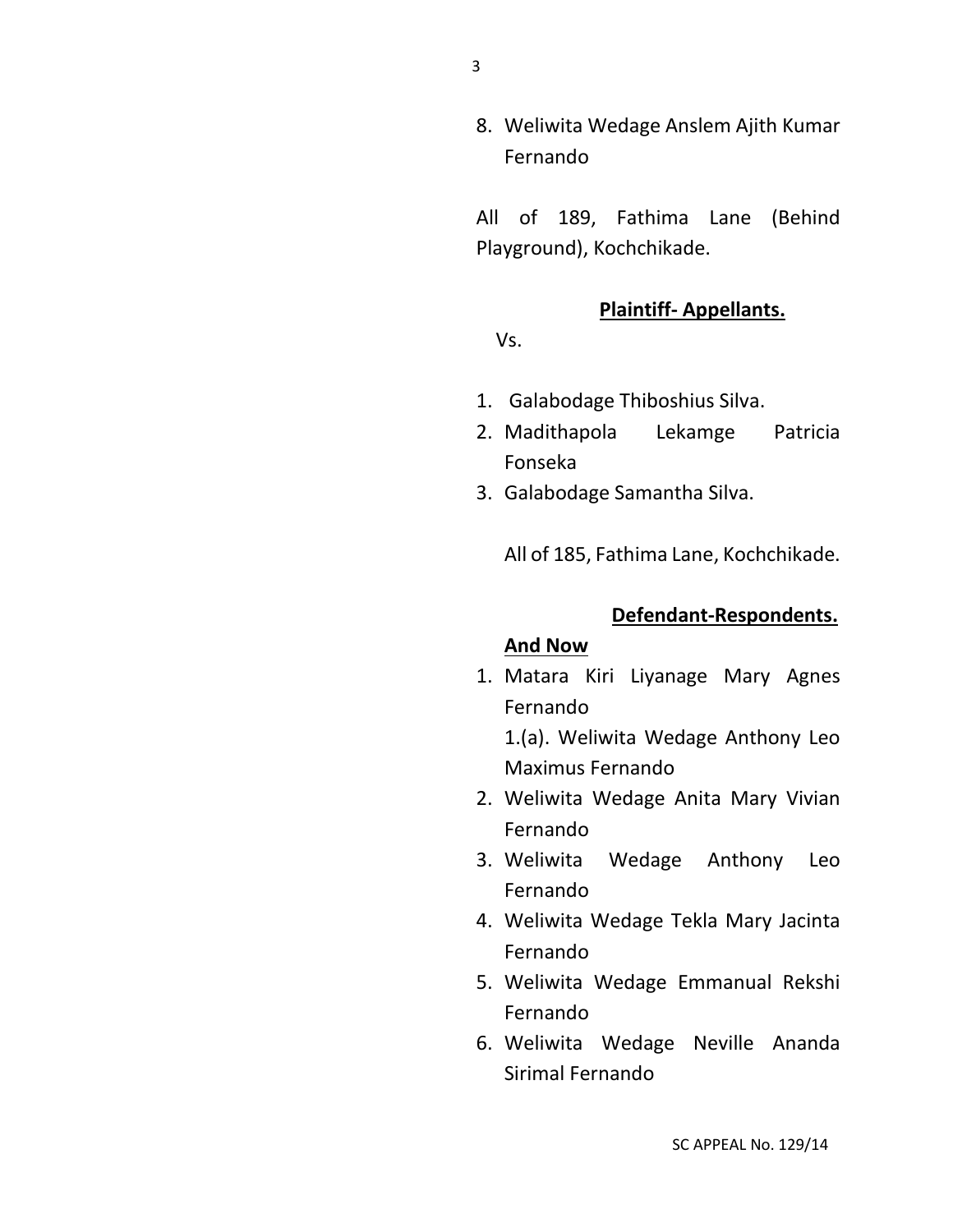- 7. Weliwita Wedage Hyacinth Mary Chamali Fernando
- 8. Weliwita Wedage Anslem Ajith Kumar Fernando

All of 189, Fathima Lane (Behind Playground), Kochchikade.

# **Plaintiff- Appellant-Petitioners**

Vs.

1. Galabodage Thiboshius Silva (deceased) 1(a). Madithapola Lekamge Patricia

Fonseka

1(b). Galbodage Samantha Silva

- 2. Madithapola Lekamge Patricia Fonseka.
- 3. Galaboage Samanth Silva.

All of 185, Fathima Lane, Kochchikade.

# **Defendant-Respondent-Respondents**

- Before: Vijith K. Malalgoda PC J Murdu N. B. Fernando PC J E.A.G.R. Amarasekara J.
- Counsel: S.N. Vijithsingh for the Plaintiff Appellant Petitioners Gamini Hettiarachchi for the 1<sup>st</sup> and 2<sup>nd</sup> Defendant – Respondent – Respondents.

Argued On: 27<sup>th</sup> June 2019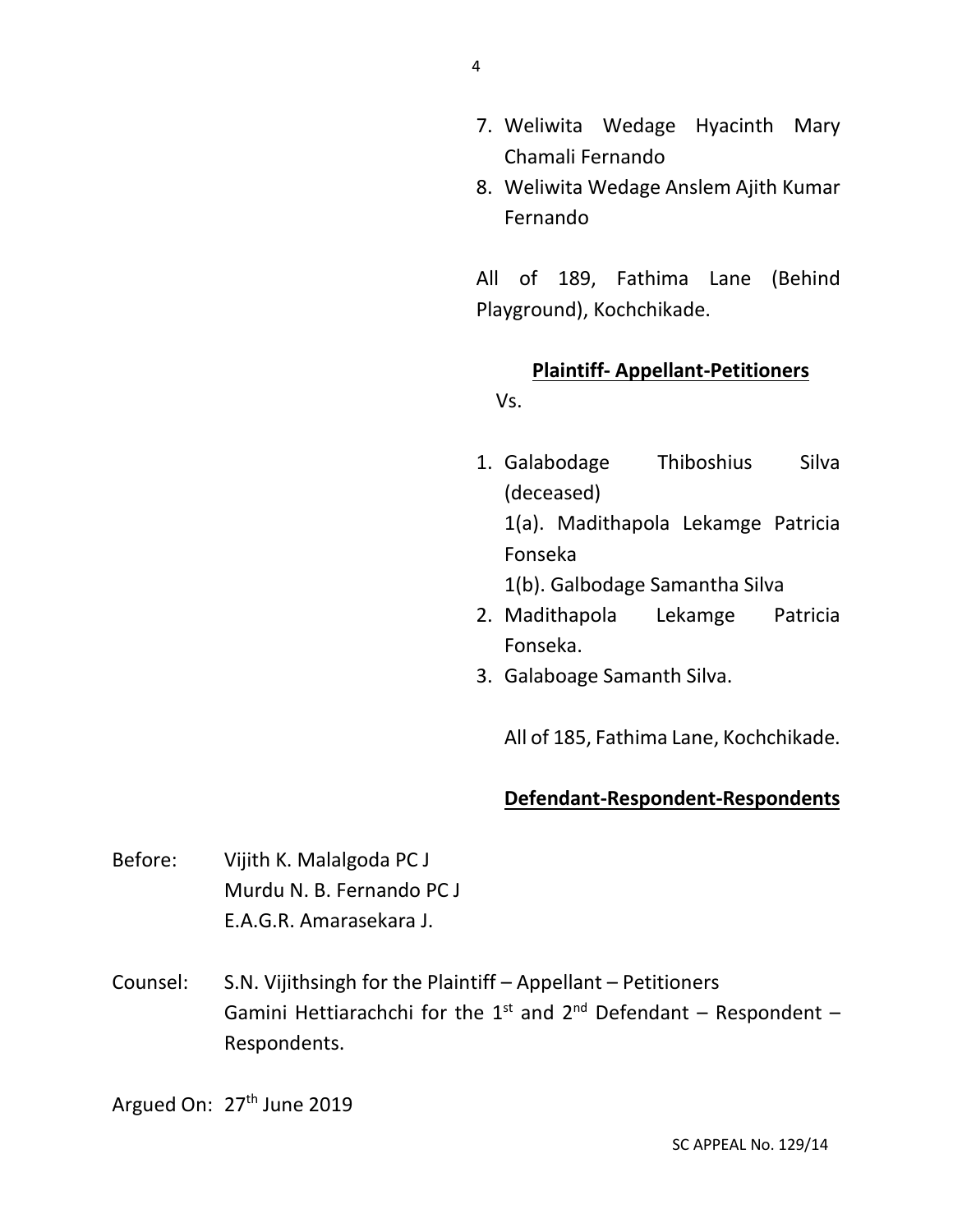Decided On: 18th December 2020

#### **E. A. G. R. Amarasekara J.**

The Plaintiff – Appellant – Petitioners (hereinafter referred to as the plaintiffs or Appellants) instituted this action in the District Court of Negombo inter alia seeking for a declaration of a right of way with regard to an alleged 10 feet wide roadway based on prescriptive user and/or as a way of necessity, and the removal of the obstruction caused to it, and to have free and complete possession to use and enjoy the said 10 feet wide strip of roadway marked as P.Q in a sketch adduced along with the plaint, with a permanent injunction to stop further obstructions. Allegedly, this roadway was situated on the western boundary of the land of the Defendant – Respondent – Respondents (hereinafter referred to as Defendants or Respondents). The said land of the Defendants is described in the second schedule to the plaint which is lot B of plan no.5196 dated 11.09.1936 made by J. C. Fernando, Licensed Surveyor. In terms of the first schedule of the same, the Plaintiffs' land is Lot A of the same Plan. Their stance in the plaint is that this 10 feet wide road they claim leads to the 15 feet wide public road, from their land described in the first schedule to the plaint. According to paragraph 8 of the plaint, the Defendants had obstructed the roadway on 01.03.1993 by fixing fences across the purported roadway on two points marked as P and Q in the aforesaid sketch.

The Defendants had filed their answer dated 26.05.1995 and later, after the returns of commissions taken by both the parties, filed the amended answer dated 11.12.1998. After the filing of the original answer, the Plaintiffs had filed their replication dated 08.12.1995.

The plan No. 5196 made on 11.09.1936 that depicts the lands of the Plaintiffs and the Defendants in the schedules to the plaint as lot A and lot B respectively, had been marked during the trial as P3 (Hereinafter sometimes referred to as P3). It is explicit from the plan marked P3 as well as the descriptions contained in the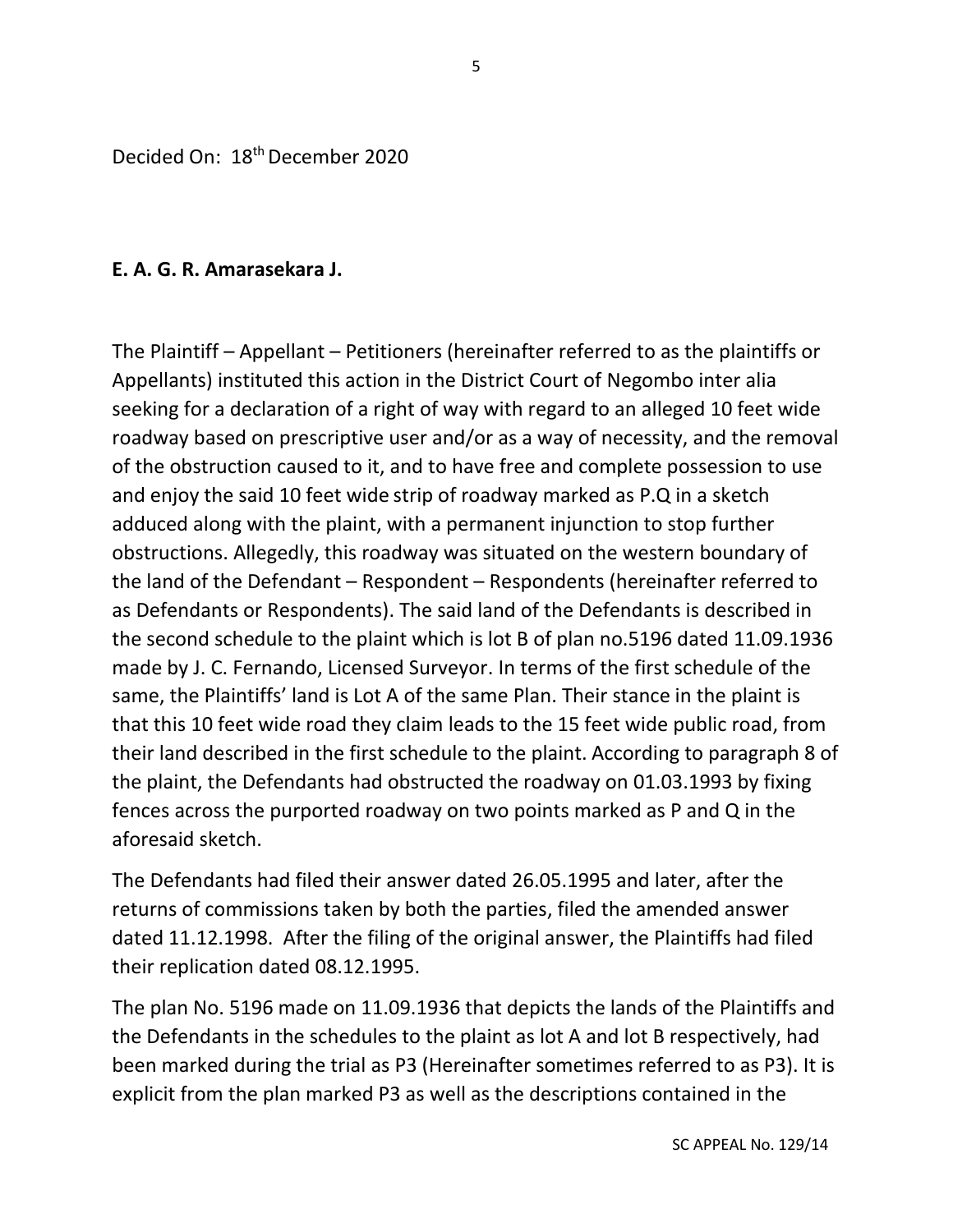schedules, that both the lands are bounded on the west by a path. However, the said path is not situated within the boundaries of the Defendants' land or Plaintiffs' land but outside them and is positioned as the boundary to the Defendants' land as well as to the Plaintiffs' land- vide pages 77 and 92 of the brief.

The plaintiffs' first commission to depict the roadway they claimed was issued and W.S.S. Perera, Licensed Surveyor executed the same and prepared the plan No. 2618 dated 09.09.1994. The said plan and the report had been marked at the trial as "p1" and "p1(a)" respectively (They are also marked as P4 and P4a with the petition and hereinafter may be referred to as P1 and P1a) - vide pages 88 and 86 of the brief. Thereafter, the aforesaid commissioner has prepared the plan no. 3465 and its report by superimposing the plan No. 5196 (P3) dated 11.09.1936 mentioned above. The said plan no. 3465 and report had been marked at the trial as P2 and P2 a (They are also marked as P5 and P5a with the petition and hereinafter may be referred to as P2 and P2a)- vide pages 89 and 90 of the brief. Defendants also, on a commission, had surveyed and prepared the plan no. 3187 dated 17.07.1997 through Prasad Wimalasena, Licensed Surveyor to depict an alternative roadway to the Plaintiffs' land. The said plan and report had been marked as V1 and V1a at the trial (They are also marked as P6 and P6a with the petition and hereinafter may be referred to as V1 and V1a) - vide pages 96 and 97 of the brief.

In the amended answer dated 11.12.1998 filed subsequent to the execution of aforesaid commissions, the Defendants stated *inter alia* that;

- a) Since the Defendants are not the sole owners of the land described in the second schedule to the plaint, the Plaintiffs' action cannot be maintained.
- b) The Plaintiffs do not have any right to claim a roadway from any part of the divided portion of the land which belongs to the Defendants either by prescriptive user or on necessity.
- c) The Plaintiffs have an alternative road access to their land and the Plaintiffs have deliberately suppressed the said fact.
- d) As supported by the aforesaid plan no. 2618 and its report marked P1 and P1a, on the purported land strip claimed as a roadway, there are Croton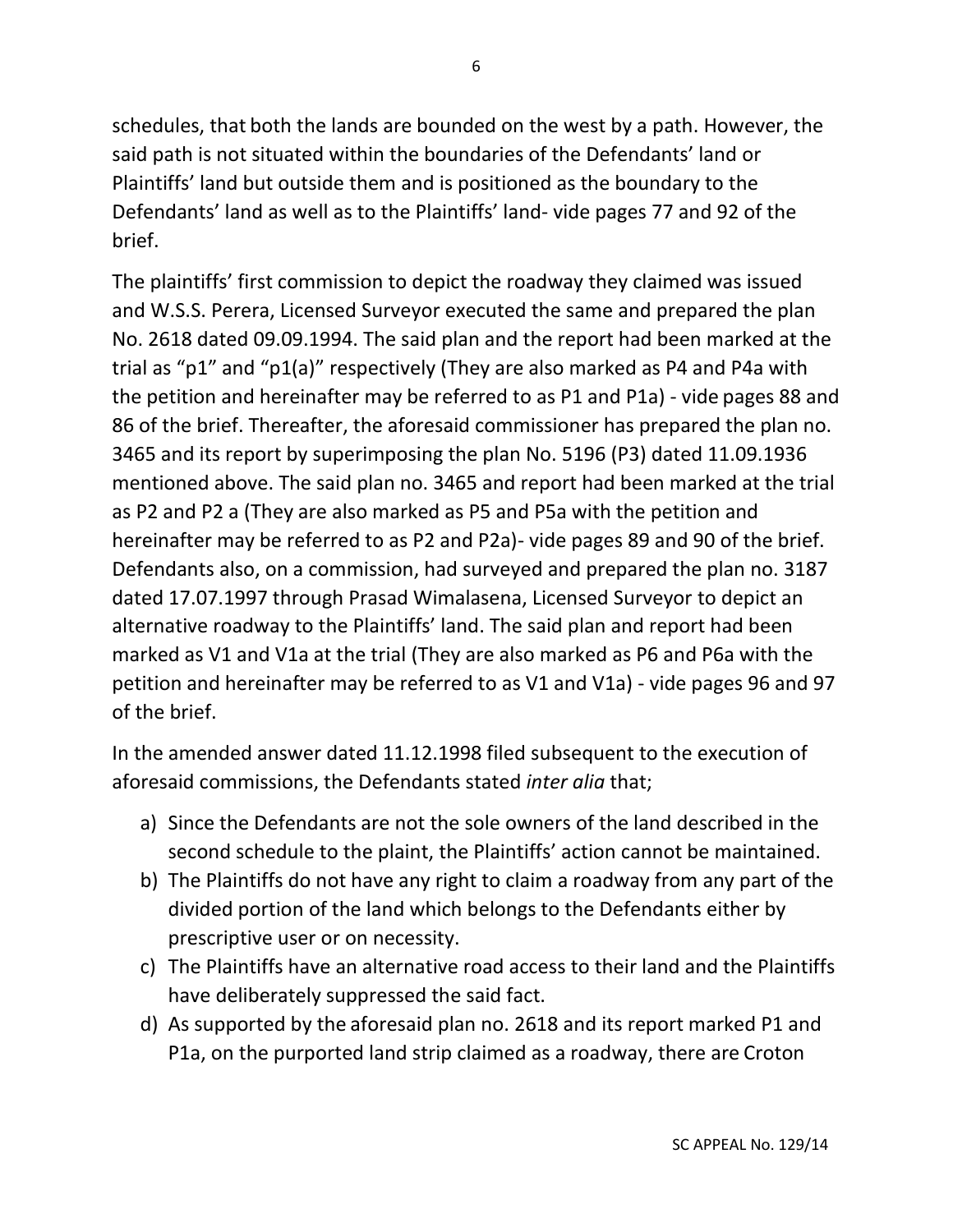trees and Pomegranate trees, Coconut and King coconut trees and Bougainvillea bushes etc. of or about 10 - 15 years old.

- e) The 2nd Defendant is in possession of the purported Defendants' land for a period of more than 55 years and the road depicted in the plan No. 3465 (P3) was never used by the Plaintiffs or Defendants or any other person.
- f) There is a road constructed by the Municipal council, named Fathima Lane which provides access to the house of the Defendants and prior to that, they entered the main road through the land allocated for the playground which had been now acquired by the Municipal Council.
- g) They are unaware of the said road depicted in the plan No. 3465(P3) and the Plaintiffs did not claim any right to such a road till the institution of this action.
- h) The land described in the plaint does not correspond to the roads surveyed by the Plaintiff for the purposes of this case.
- i) A cause of action arose for the Defendants to claim damages since the Plaintiffs unlawfully destroyed the fence of the Defendants' land.

Without prejudice to the above the Defendants in their answer further stated that;

- Although there is a road depicted in plan No. 3465(P3), it is not within the Defendants' land and, even if there was such a road, it had been abandoned by the non-user for a period of more than 55 years.
- If the court allows to use such a road the Defendants' land will be unusable causing an irreparable damage to the Defendants.
- The Plaintiffs after they bought their land and, prior to that, their predecessors too used the road depicted in the plan No. 3187 (V1) mentioned above.

In the District Court as well as in appeal in the Civil Appellate High Court, the Plaintiffs failed in establishing their case and, when leave to appeal application was considered, leave was granted by this Court on the questions of Law stated in paragraph 16(C) and 16(D) of the petition dated 17.01.2014 which are reproduced in verbatim below – vide Journal entry dated 22.05.2014.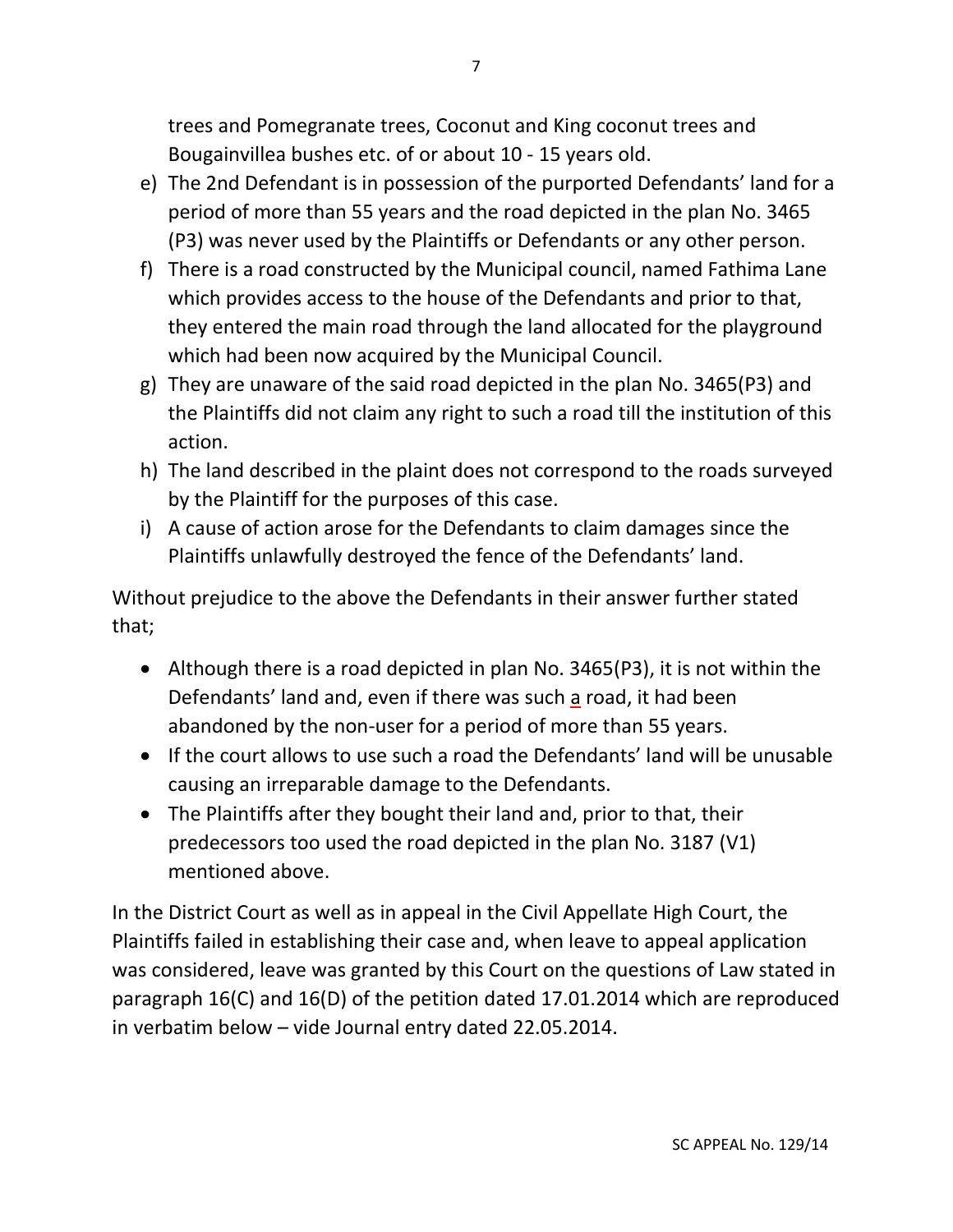*"(c) whether the Honorable judges of the Civil Appellate High Court of Gampaha erred in law by failing to consider whether the petitioner is entitled to a servitude right, by way of necessity to use the right of way, when there is no alternative road available?*

*(d) whether the Honorable judges of the Civil Appellate High Court of Gampaha erred in law by failing to consider whether the petitioner could restrict his right of way for an extent of 8.8 feet, which is less than 10 feet in the circumstances of the case?"*

It appears from certain averments in the plaint, and certain parts of evidence led at the trial as well as due to the plan made and tendered in evidence as a superimposition of the path shown in P3 which is situated outside the Defendants' land, and the written submissions filed before this court, that the Plaintiffs on certain occasions attempt to imply that their claim relates to the path shown in P3 which is outside the land that belongs to the Defendants, namely the land in the second schedule to the plaint. In fact, that path in P3 is the western boundary to the Plaintiffs' as well as Defendants' lands which would have existed at the time of the making of that plan in 1936.

Thus, it is necessary to recognize the nature of the action filed before the District Court; especially whether its cause of action was based on a violation of a servitude, namely right of way belonging to the Plaintiffs or some other cause of action.

A servitude can be defined as '*a real right constituted for the exclusive advantage of a definite person or definite piece of land, by means of which single discretionary rights of user in the property of another belongs to the person entitled*'- **Vide Von Vangerow,**  Pandekten, Volume III, page 338<sup>1</sup>. *'In other words, it is a right constituted over the property of another, by which the owner is bound to suffer something to be done with respect to his property, or himself to abstain from doing something on or with respect to his property, so that another person may derive some advantage from it.*' <sup>2</sup> Thus, a servitude is a right one has over another's property.

The Plaint does not directly say that the roadway claimed by the Plaintiffs exists over the land that belongs to the Defendants which is in the 2nd schedule to the plaint. The Plaint also does not expressly describe the Plaintiffs' land and defendants' land as the dominant tenement and the servient tenement

<sup>&</sup>lt;sup>1</sup> The Law of Property Volume Three- 2<sup>nd</sup> edition by G L Peris at pages 1 and 2

<sup>&</sup>lt;sup>2</sup> Maasdorp's Institutes of South African Law, Vol. 11, The Law of Things, eighth edition by C. G. Hall at page 125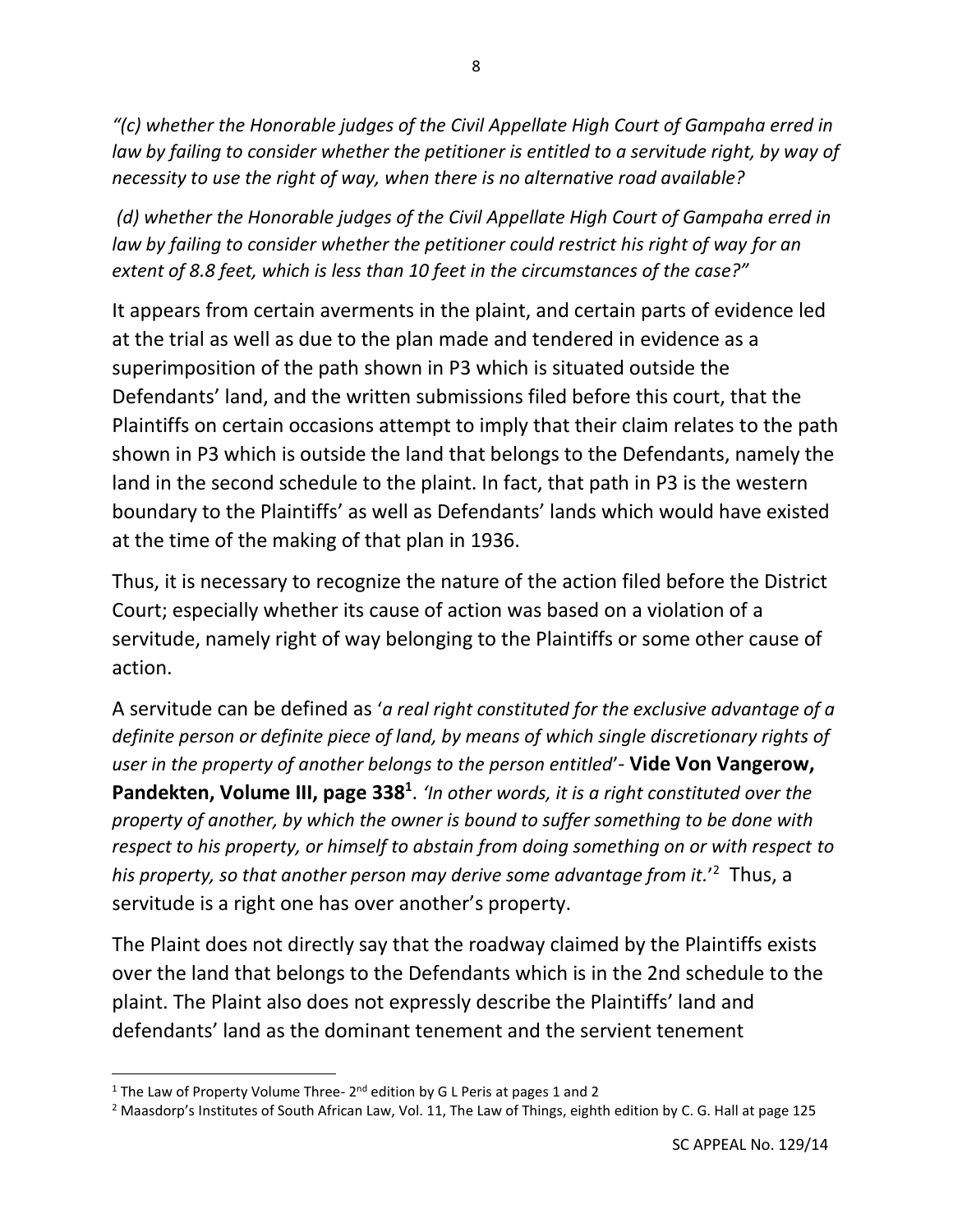respectively. As per the body of the plaint, they claim a roadway that is there on the western boundary (බස්නාහිර මායිමේ තිමබන) of the Defendants' land. Even the issue no.3 raised before the trial uses the term 'along the western boundary' (බස්නාහිර මායිම ඔස්මස්). Thus, the said words used do not definitely state whether the right claimed is over the land of the Defendants or whether it is situated outside the Defendants' land. However, paragraphs 5 and 7 of the plaint use the word "adjoining" (යාබදව) which indicate that the roadway is not within the Plaintiffs' land. Contrarily, on certain occasions, the  $3<sup>rd</sup>$  and the  $2<sup>nd</sup>$  Plaintiffs had stated in evidence of using a roadway over the Defendants' land.

However, it is clear from the issues raised by the Plaintiffs that the cause of action relied upon by the Plaintiffs, had nothing to do with any encroachment caused by the Defendants of a roadway adjoining the land of the Defendants. Neither any averment in the Plaint nor any issue raised by the Plaintiffs indicate that the Defendants became entitled to such encroached portion as part of their land by prescription or otherwise, and thereafter, the Plaintiffs acquired a right of way over the Plaintiffs' land that includes the encroached portion. It must be noted that there is neither an averment in the plaint nor an issue raised in relation to the soil rights of the said path shown on the western boundary of P3 or of the purported roadway they claimed and, also no proof was adduced in establishing such soil rights. It should be also noted that no stance was taken by the Plaintiffs to indicate that the path shown in P3 on the western boundary or the purported roadway they claim was a public road that all members of the society including the Plaintiffs had access. Thus, it is clear that the action filed by the Plaintiffs is not based on soil rights or on an alleged right of the Plaintiffs to use a public roadway or on an alleged encroachment caused by the Defendants. As mentioned above, their cause of action was based on obstructions caused to a right of way and they prayed for a declaration of right of way by prescription and on necessity indicating that their claim was based on a servitutal right of way. Further, the plaint was filed against the purported owners of the land described in the  $2^{nd}$ schedule to the Plaint, namely the Defendants, and no one else while describing only the Plaintiffs' land and Defendants' land in its schedule.

# **Hall and Kellaway on Servitudes 2nd edition at pages 135 and 136 states that;**

*"the actions recognized by Roman Dutch Law were the actio confessoria and the actio negatoria or contraria, the former being an action to enforce servitude, and the latter to*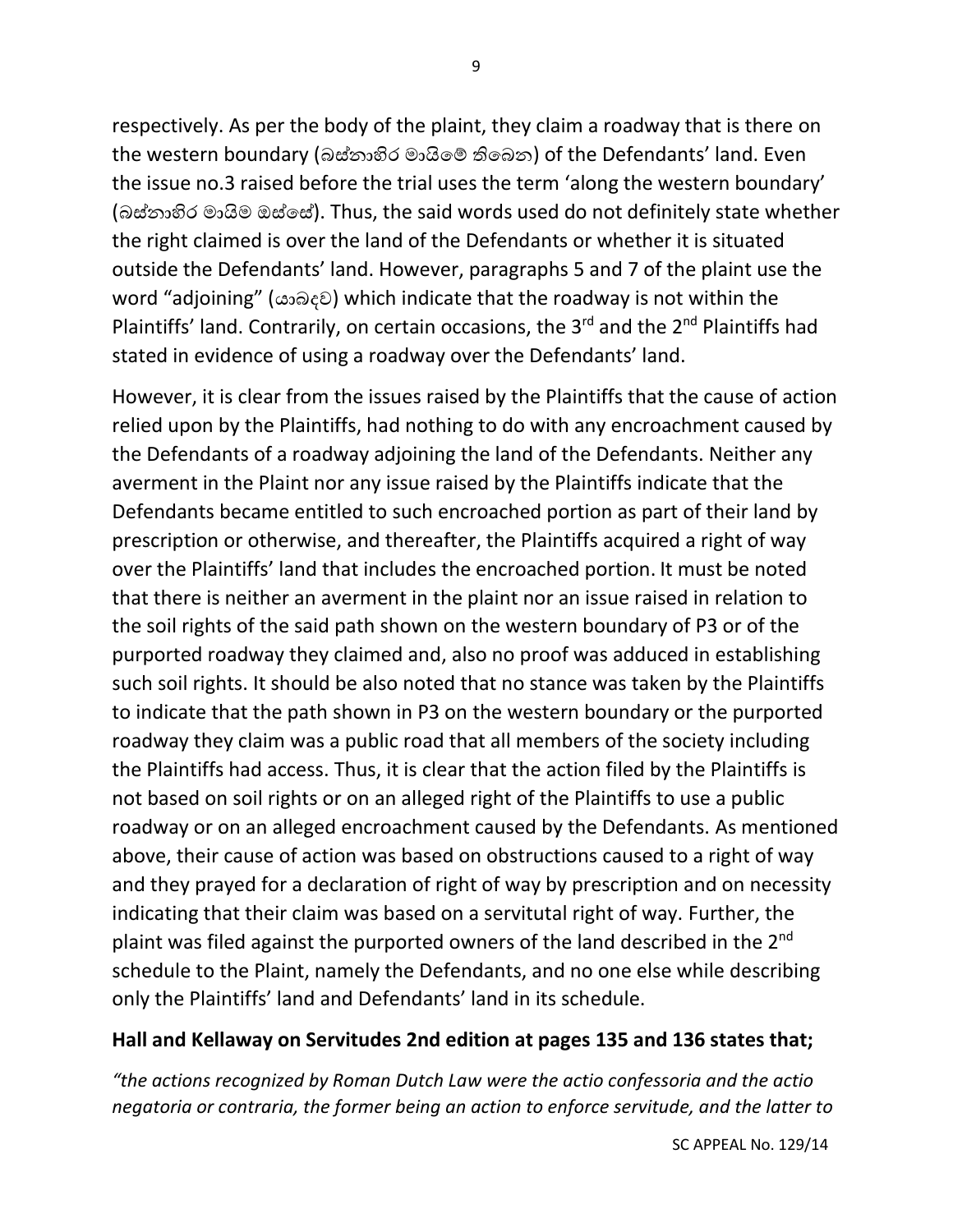*declare a property free from a servitude. The actio confessoria embraced (a) the removal of all obstructions or replacement of anything destroyed, through which the servitude is rendered useless (b)…(c)…. (Voet, 8.5.3). the actio negatoria could be brought by an owner against anyone claiming the right to exercise servitude over his property for the purpose of ascertaining whether the servitude existed."<sup>3</sup>*

Accordingly, this action filed by the Plaintiffs can be identified as an *actio confessoria* since they assert a right of way by prescription as well as of necessity.

**Maasdorp** observes: "The *action will in any case lie against the owner of the servient tenement and, if there are several joint owners, all will have to be joined…….."*. – vide **Institutes of Cape Law (2nd Edition), volume II, page 229.<sup>4</sup>**

**Nathan** states: "Generally*, this action (the actio confessoria) lies against the owner of the servient tenement; and, if there are two or more owners, against each of them for the whole servitude (in solidum*)". – vide **Common Law of South Africa (2nd edition), Volume I, page 543. 5**

Chief Justice Basnayake in **Velupillai Vs Subasinghe 58 NLR 385 at 386** delivering the judgment succinctly remarked as follows;

"*The kind of servitude claimed in the instant case is a real or praedial servitude. Such a servitude cannot exist without a dominant tenement to which rights are owed and a servient tenement which owes them. A servitude cannot be granted by any other than the owner of the servient tenement, nor acquired by any other than by him who owns the adjacent tenement*."

As was correctly observed by the Chief Justice Basnayake, the existence of a dominant and a servient tenement is crucial in establishing a servitutal right.

Yet, the mere existence of a dominant and a servient tenement is not good enough, they must also be defined.

"*Strict compliance with the provisions of Section 41 of the Civil Procedure Code is necessary for the judge to enter a clear and definite judgment declaring the servitude of a right of way and such definiteness is crucially important when the question of execution of the judgment and decree entered arises for consideration. The fiscal would be impeded in the execution of the decree and the judgment if the servient tenement is* 

<sup>&</sup>lt;sup>3</sup> Also quoted in Karunadasa V Subasinghe - Hultsdorp Law Journal 2018 at page 285

<sup>&</sup>lt;sup>4</sup> The Law of Property Volume Three- 2<sup>nd</sup> edition by G L Peris at page 156

<sup>5</sup> Ibid at page 156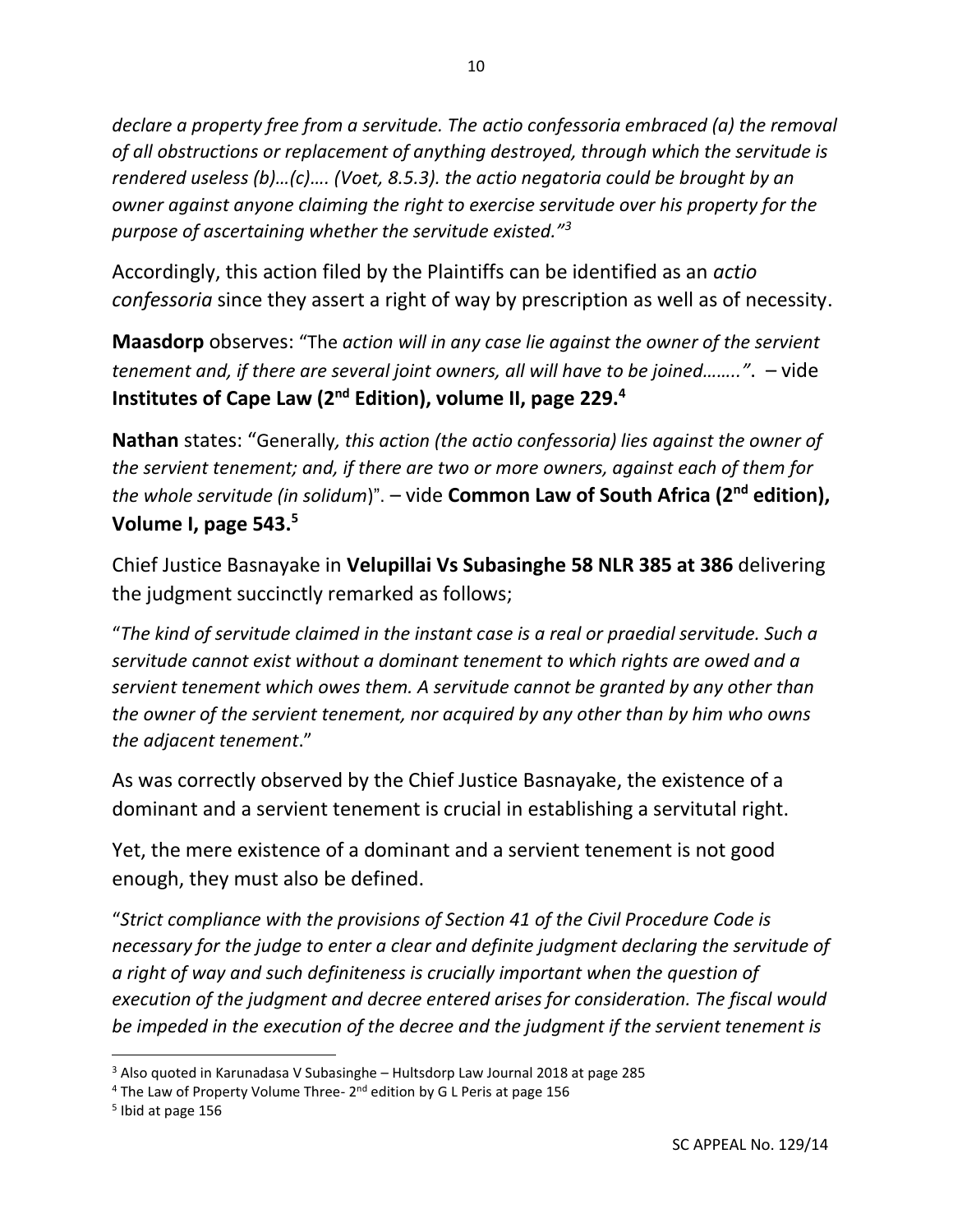# *not described with precision and definiteness as spelt out in section 41 of the Civil Procedure Code*." - Vide **David Vs Gunawathie 2000 (2) Sri LR page 352 at page 366**

Hence, to bring a successful *actio confessoria*, the Plaintiff must correctly define the servient tenement and he must file the action against the owner/s of the servient tenement. If it is the position of the Plaintiffs that the right of way they claim is what is shown as a path in P3 which is not within the purported Defendants' land, namely lot B of the same plan, they have failed in naming the owner of the correct servient tenement as a Defendant and/or defining the correct servient tenement since the second schedule to the plaint consists of only lot B of P3 and nothing else, which does not include area belonging to the path shown in P3. Hence, if the Plaintiffs' claim is for a servitude of a right of way that exist outside the land described in the second schedule to the plaint, the plaint has to be considered misconceived.

It is clear from the body of the Plaint and from its prayer as well as from the relevant issue no.3 raised at the trial, that the Plaintiffs claim a right of way by prescriptive user and/or on necessity. Only the purported owners of the land in the second schedule, namely the Defendants, are made the Defendants to the action filed by them and no one else. No other land is described in the plaint other than lot B of P3 which can be considered as servient tenement. Hence, it is filed as an action to get a right of way asserted through courts as a servitude against the Defendants and apparently over their land described in the second schedule to the plaint even if some averments in the plaint had described the road way as one adjoining to it. It can be presumed that the words used in the said issue no. 3 to connote that the roadway exists along the western boundary of the defendants' land was used to indicate a roadway running over the Defendants land by the western boundary. Otherwise the plaint has to be construed as misconceived as explained above. Once issues are raised pleadings recede to the background- vide **Hanaffi V Nallamma (1998) 1Sri L R 73**.

The land in the second schedule to the plaint, namely Lot B of P3, which can be considered as the servient tenement does not include the path on the western boundary in P3. Further, the 3<sup>rd</sup> and 2<sup>nd</sup> Plaintiffs while giving evidence had described the roadway they claim as one running over the land of the Defendants- vide pages 120,124 and 176.Thus, this court cannot come to the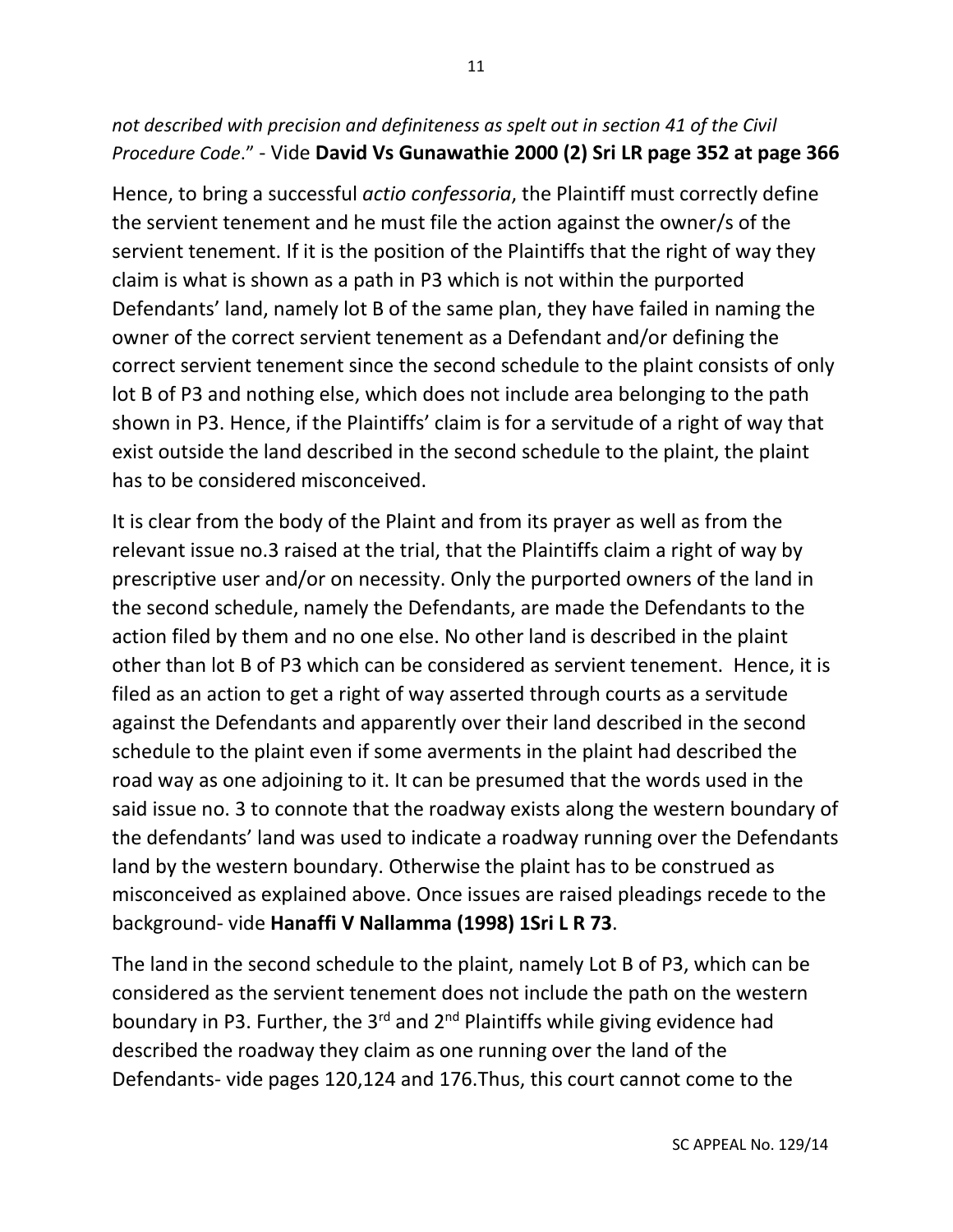conclusion that the learned High Court Judges or the Learned District Judge erred in coming to the conclusion that the Plaintiffs' action was against the Defendants to declare and enforce a servitutal right of way, apparently over the land in the second schedule to the plaint .

The first two issues raised at the trial by the Plaintiffs focused on the ownership of the lands in the first and second schedules of the Plaint, namely whether they belong to the Plaintiffs and the Defendants Respectively. It appears that the ownerships of dominant and servient tenements were put in issue by those issues as it is necessary to prove those facts to claim servitutal right of way. Findings over those two issues are not challenged in this appeal. The  $3<sup>rd</sup>$  and  $4<sup>th</sup>$  issues raised by the Plaintiffs put in issue whether the Defendants disturbed the use of 10 feet wide right of way running along the western boundary which is claimed by the Plaintiffs on prescription as well as a way of necessity, on 01.03.1993.

In order for the Plaintiffs to be successful there must be sufficient material before the trial court to establish that plaintiffs have acquired the said right of way by prescription, or it is needed as a way of necessity.

As indicated by the decisions mentioned below in this judgment, to claim a right of way as a servitude by prescription, one has to establish that the adverse user of the right has been used in relation to a particular defined area over the servient tenement.

In **Karunaratne V Gabriel Appuhamy 15 NLR 257 at 259**, Lascelles CJ held that '*In the system of law which prevails in Ceylon rights of way are acquired by user under the Prescription Ordinance, and the course or track over which the right is acquired is necessarily strictly defined'.* 

The action of the Plaintiff was dismissed in **Kandaiah V Seenitamby 17 N L R 29** where the Plaintiff could not prove the user of a definite path but only proved that he had generally walked across the land of the defendant for more than 10 years. De Sampayo A. J. quoted Wendt J in **C.R. Mallakkam 16,800 S.C. Minutes 26.01.1909** to say that '*The evidence to establish a prescriptive servitude of way must be precise and definite. It must relate to a defined track, and must not consist of proof of mere straying across an open land at any point which is at the moment most convenient*.' This principle was restated in **Fernando V Fernando 31 N L R 126 at 127** where Fisher C J held that "*user of a definite track is the only way in which a right*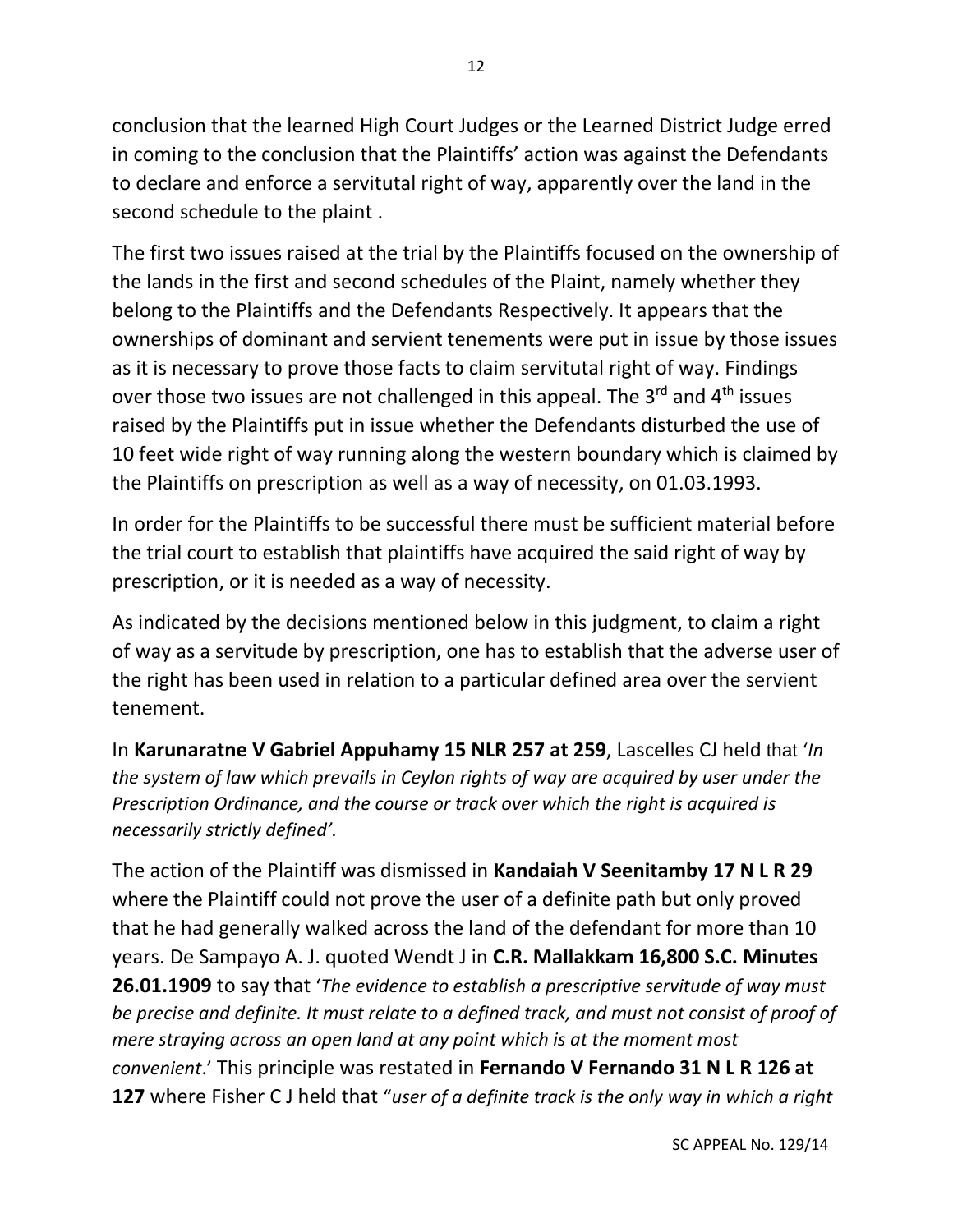*of way over the land of another can be acquired by prescription.*" Our courts articulated a similar view in **Morgappa V Casie Chetty 17 N L R 31, Hendrick V Saranelis (1940) 17 C L W 87, Marasinghe V Samarasinghe 73 N L R 433**. However, in **Thambapillai V Nagamanipillai 52 N L R 225** Gratiaen J followed the same principle and expressed in obiter that a slight deviation of the route that may take place for the convenience and with the concurrence of all the parties may be permissible.

Thus, as per our law, to claim a right of way by prescription it is necessary to prove that a defined area over the servient tenement was used through the prescriptive period.

The learned District Judge among other things rejected the claim of the Plaintiffs for a servitutal right of way based on prescription on the grounds that the Plaintiffs failed in proving the user of 10 feet wide road and the user of a definite strip/ track of land. It is apparent from the judgment given by the learned High Court Judges that they too conceded the above reasons.

As per the sketch tendered with the plaint, the 10 feet wide roadway claimed by the Plaintiffs was shown along the western boundary of the Defendants' land as a straight strip of land. Even the plan no.2618 marked as P1 depicts the purported 10 feet wide roadway shown by the Plaintiffs as a straight strip of land along the western boundary of the Defendants' land placed in between the Defendants' land and the Municipal Playground. Neither P1 nor its report P1a clearly indicate whether this strip of land is within or belongs to the Defendants' land described in the second schedule to the plaint which is also the lot B in plan marked as P3. As elaborated above, if this strip of land is situated outside the Defendants' land, the Plaint has to be considered as misconceived in law. Even if it is presumed that this strip of land was shown within the purported servient tenement described in the second schedule to the plaint, it is depicted as a straight strip of land which can be identified with definite boundaries as per plan P1. However, the report marked P1a made by the witness for the Plaintiffs, W. S. S. Perera, Licensed Surveyor, clearly states that there is no sign to indicate that this strip had been used as a road. Further, the said report reveals that there are five Coconut and King Coconut trees of around 10 to 15 years old within this strip of land. The aforesaid witness in his evidence had stated that these trees are situated in an irregular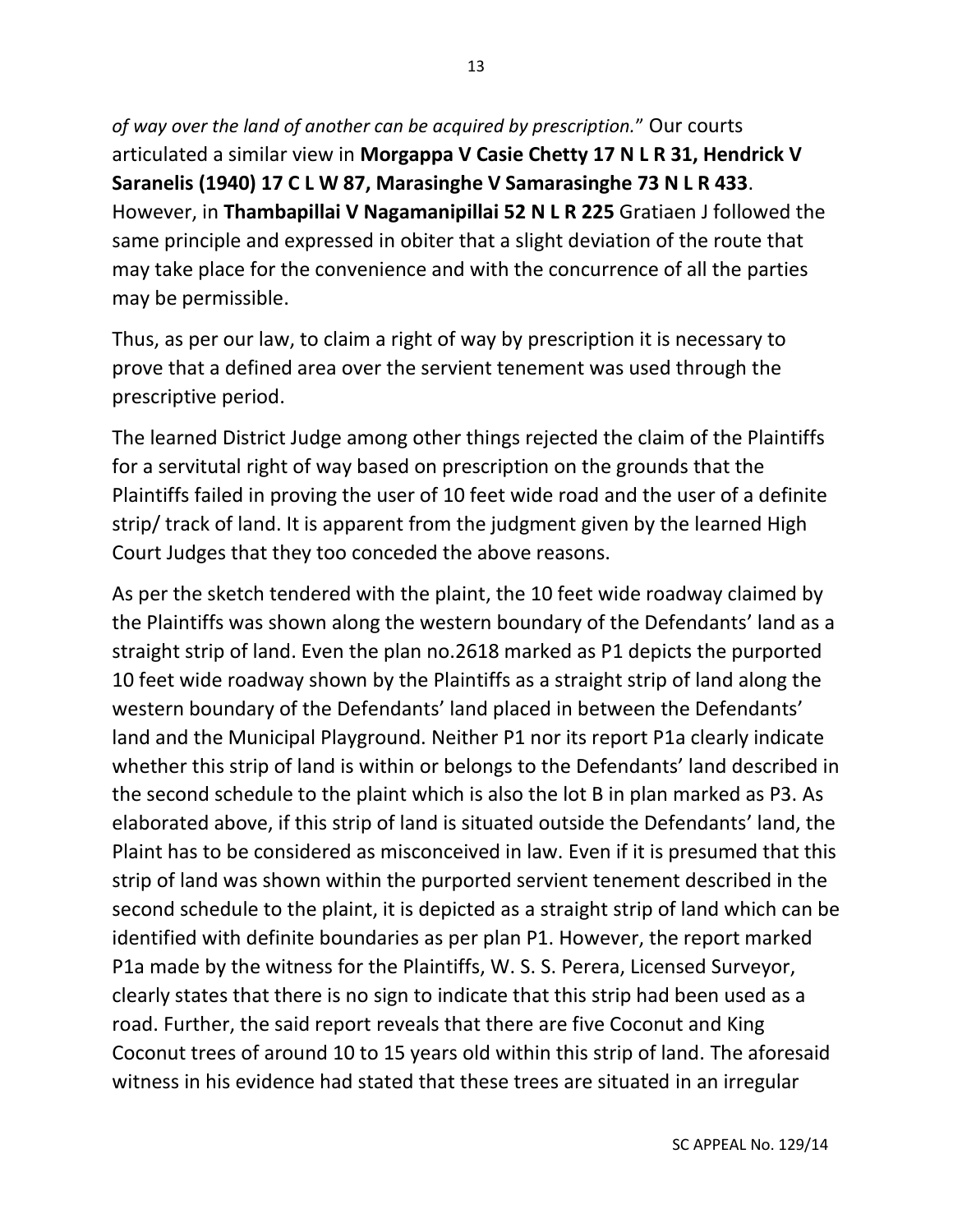manner within the said strip but not in a line. This evidence shows that the purported roadway claimed by the Plaintiffs was at least not in use during the last 10 to 15 years prior to the making of the said plan marked P1 in the manner shown by the Plaintiffs. Further, it indicates that the obstructions caused on 01.03.1993 by the Defendants as alleged in the plaint may not be the correct representation of facts since those trees would have been planted or allowed to be grown many years prior to that. The aforesaid surveyor in his evidence had stated, due to the trees mentioned above, it cannot be used as a road and a cart cannot be taken using that. However, the 3<sup>rd</sup> Plaintiff and the 2<sup>nd</sup> Plaintiff in their evidence had attempted to indicate that a cart road was used over the Defendants' land to bring cadjan leaves to thatch a house in their land evading the trees. This may be an afterthought due to the irreconcilability caused by the existing trees on the strip of land shown by them with their stance of user of 10 feet wide roadway till the alleged obstruction. On the other hand, these two plaintiffs were not consistent in this regard since as per the  $3<sup>rd</sup>$  Plaintiff, last occasion a cart was so taken with Cadjan leaves was in 1979 or 1980 and thereafter they were taken through the playground while according to the  $2^{nd}$ plaintiff last occasion was in 1992. Other than the issue of reliability, this clearly indicates that even if it is true that they have not shown the definite track or the path they purportedly used as a cart road through plan marked P1 since it cannot be a straight strip of land as per the evidence given by the aforesaid Plaintiffs. Nevertheless, taking a cart with Cadjan leaves to thatch a house that may happen once within 12 to 18 months over the neighbour's land as per the evidence given cannot be considered as using permanent cart road adverse to the interests of the owner of the land. However, contrary to the position of using a cart road over the Defendants' land which is, as per the plaint, described in the second schedule to the plaint as well as lot B of plan marked as P3, to show the roadway, the Plaintiffs have taken another commission to superimpose plan marked P3 which indicates a path outside the aforesaid Defendants' land. It appears, as per the evidence led before the District Court, that the intention of producing this superimposed plan no 3465, marked as P2 at the trial, was to indicate how the path shown in P3 would position on the ground. The tendering of this superimposed plan does not reconcile with claiming a servitude over the Defendants' land because the roadway or path depicted in P3 is situated outside the Defendants' land. Further, it is contrary to the claim that a roadway was used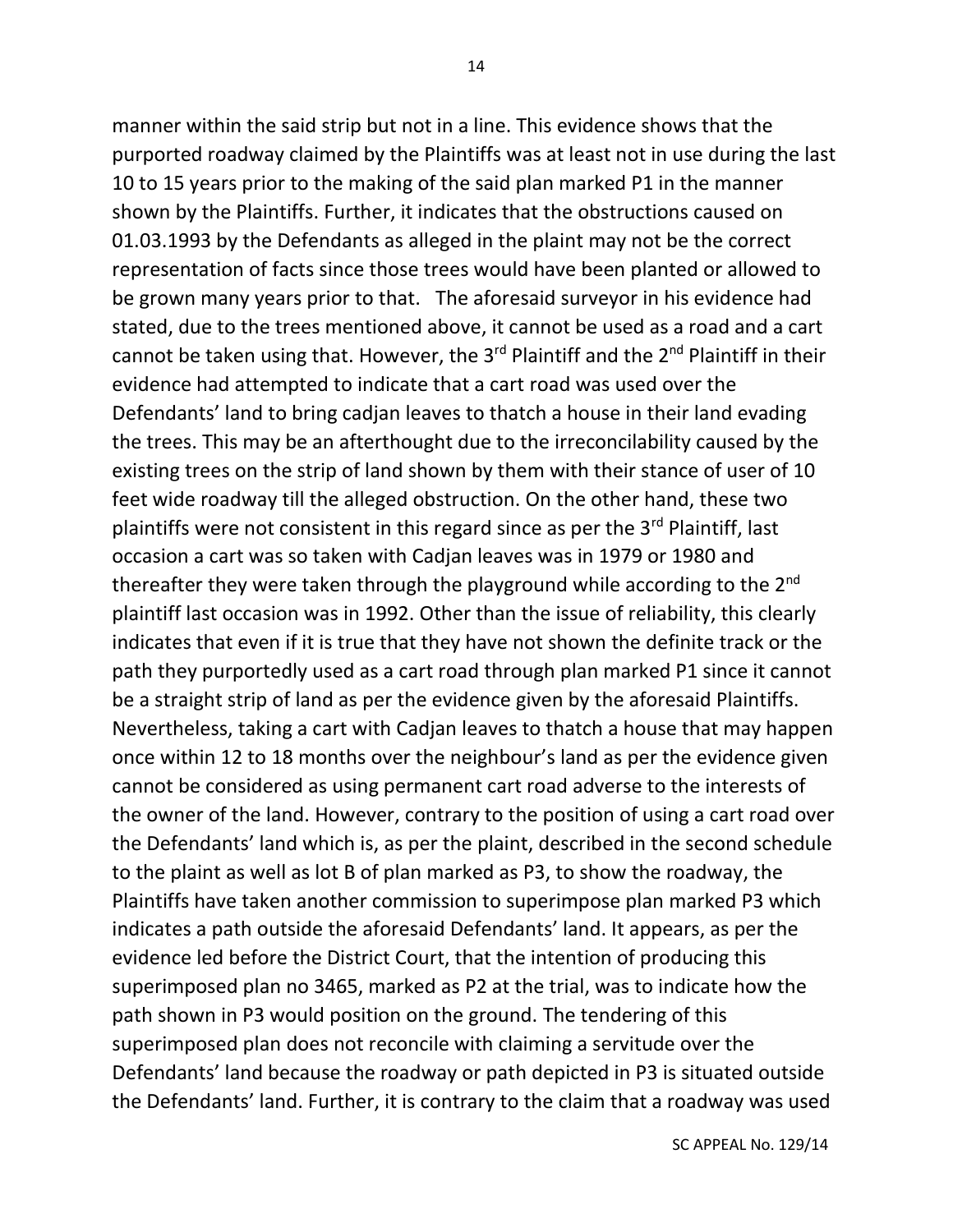evading trees of the Defendants' land since what is shown in P3 is a straight path which lies outside the Defendants' land.

Even though the surveyor W.S.S. Perera, almost at the tail end of his evidence-inchief, had stated that even at present there is a permanent boundary between the roadway shown in P3 and the land-(vide page 109 of the brief) indicating that the roadway in P3 even now is situated outside the defendants' land, under cross examination he had stated that as per the superimposition, now the roadway shown in lot B of P3 is within the Defendants' land- vide page 112 of the brief. As observed above, it must be said that, as per P3, there is no roadway within lot B but only as the boundary of lot B. Even the second schedule to the plaint indicates that roadway is the boundary and not a part of lot B. The aforesaid surveyor in his evidence has stated that he received a commission to superimpose P3 with P1 and his superimposition is satisfactory- vide pages 111 and 108 of the brief. However, in his evidence he did not give reasons to say as to why he found it satisfactory. He had not explained how many identified points in P3 plan tallied with the other plan. As per the evidence given by the 3<sup>rd</sup> Plaintiff, aforesaid surveyor only surveyed the road on the first occasion and after the second commission, surveyed plaintiffs' land but not the defendants' land – vide pages 142,143 and 144of the brief. Now it is important to observe what the surveyor has stated in his superimposition plan no. 3465 and its report marked as P2 and P2a respectively. Neither the notes on plan marked P2 nor the report marked P2a states that the surveyor superimposed P3 with the Plan no.2618 (P1) as per the commission issued. The notes on the P2 plan which describe the plan P2 states that he surveyed the Siyabalagahawatte claimed by the Defendants and superimposed it with lot A of Plan no. 5196 (P3). Ironically, the said note speaks of a superimposition of the Defendants' land with the Plaintiffs' land since lot A in P3 is the Plaintiffs' land. However, the report marked P2a states that he surveyed the plaintiffs' land and superimposed it with the corresponding lot A in P3. Nonetheless, the facts mentioned above establish that the notes on the superimposition plan marked P2 is contradictory to the contents of its report and, the superimposition plan and report does not show that it was prepared in compliance with the commission issued. As such, it is not proper to rely on the mere statement of the surveyor who made it, saying that it was a satisfactory superimposition. In the said report marked P2a the surveyor had stated the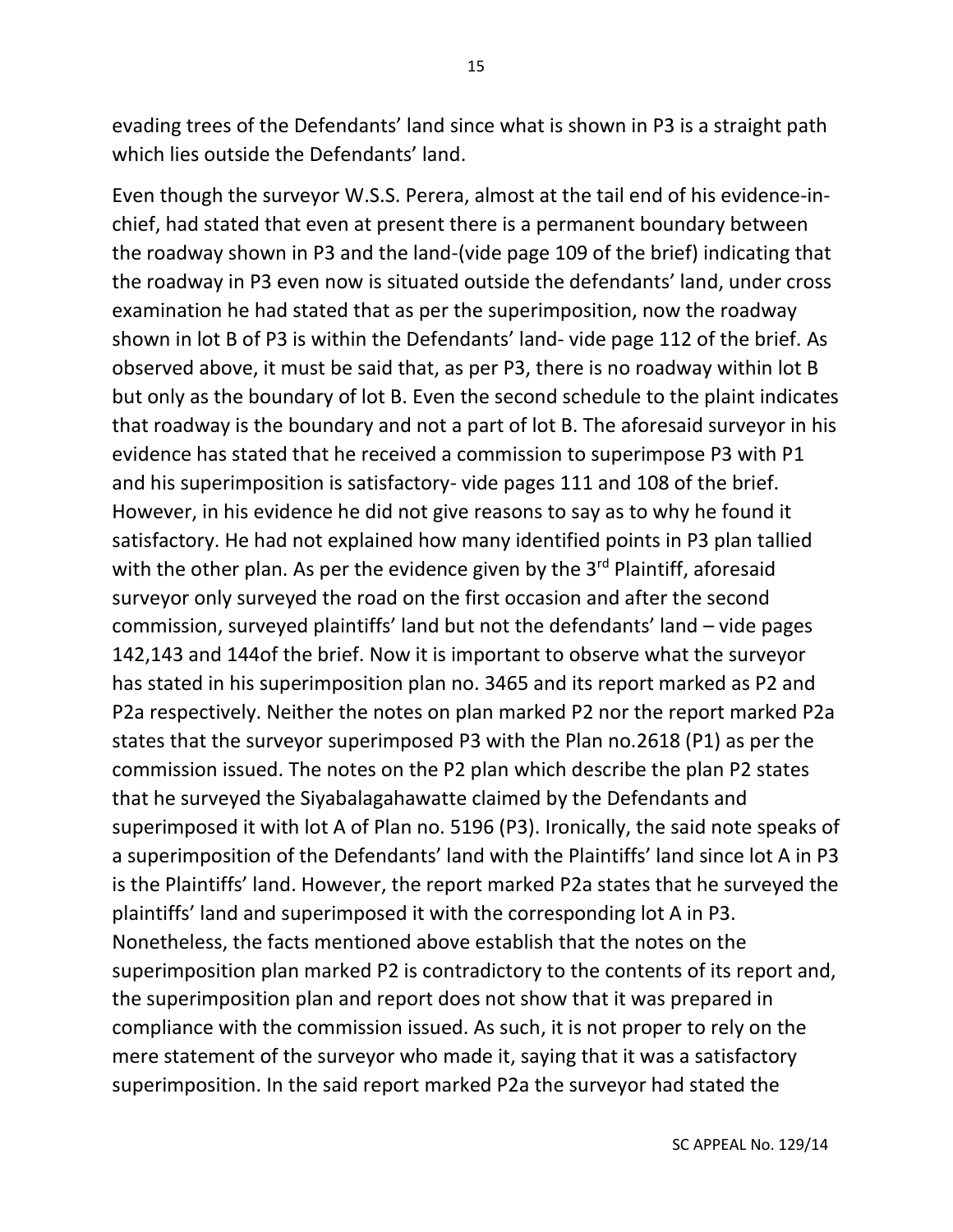roadway (Path) shown in P3 was 6 feet wide and in his evidence, he had stated that now it is within the Defendants' land and it is 6 feet 3 inches wide implying that the defendants have encroached it.

As explained above, what the plaintiffs claimed against the defendants was a right of way on prescription as well as on necessity. As said before, there is no cause of action relied on an encroachment of a soil right. As observed above, if the Plaintiffs' implied position is that the Defendants encroached the path existed outside lot B of P3 and/or the Defendants acquired title to it by way of prescription or otherwise and the servient tenement is the land that consists of Lot B of P3 as well as the portion of the path so encroached, then those facts should have been so pleaded and the servient tenement should have been described in the plaint accordingly not limiting it to Lot B of P3. On the other hand, such a position may be inimical to their claim on right of way since it also implies that the Defendants have prescribed against their rights.

The 3<sup>rd</sup> and the 2<sup>nd</sup> Plaintiffs while giving evidence had stated that the roadway they claimed had been referred to in their deed and plan -vide pages 132 and 198 of the brief. The deed no.21172 executed in 1957 marked as P4 is a transfer deed which convey only lot A of P3 to the Plaintiffs' predecessor in title. It has not given any right of way over the Defendants land or any other land. It neither state that the Plaintiffs or their predecessors in title have soil rights or any other right to the path mentioned therein as the western boundary to lot A and B of P3 nor that it is the road access reserved for the said lot A. The path shown in P3 is shown outside the Defendants' land and not within it. The said plan made in 1936 only indicates that there was a path along the boundary of their land and the plaintiffs' land when it was made. It may even be a path used by someone else to some other land since, as per P3, it does not seem to end at the Plaintiffs' land. However, the Plan marked V 2 and V2a indicates that there was no such path along the western boundary of the Plaintiffs' land when it was made in 1987. As per the said Plan, the western boundary is the Municipal Play Ground which belongs to the State. Even W J M G Dias, Licensed Surveyor had stated in evidence that he did not observe any sign indicating a roadway on the western boundary when he made that plan. Thus, it appears that the roadway claimed by the Plaintiffs were not in existence by 1987. The Grama Niladari summoned as a witness by the Defendants had revealed that people went across the Municipal Ground prior to 1977 and the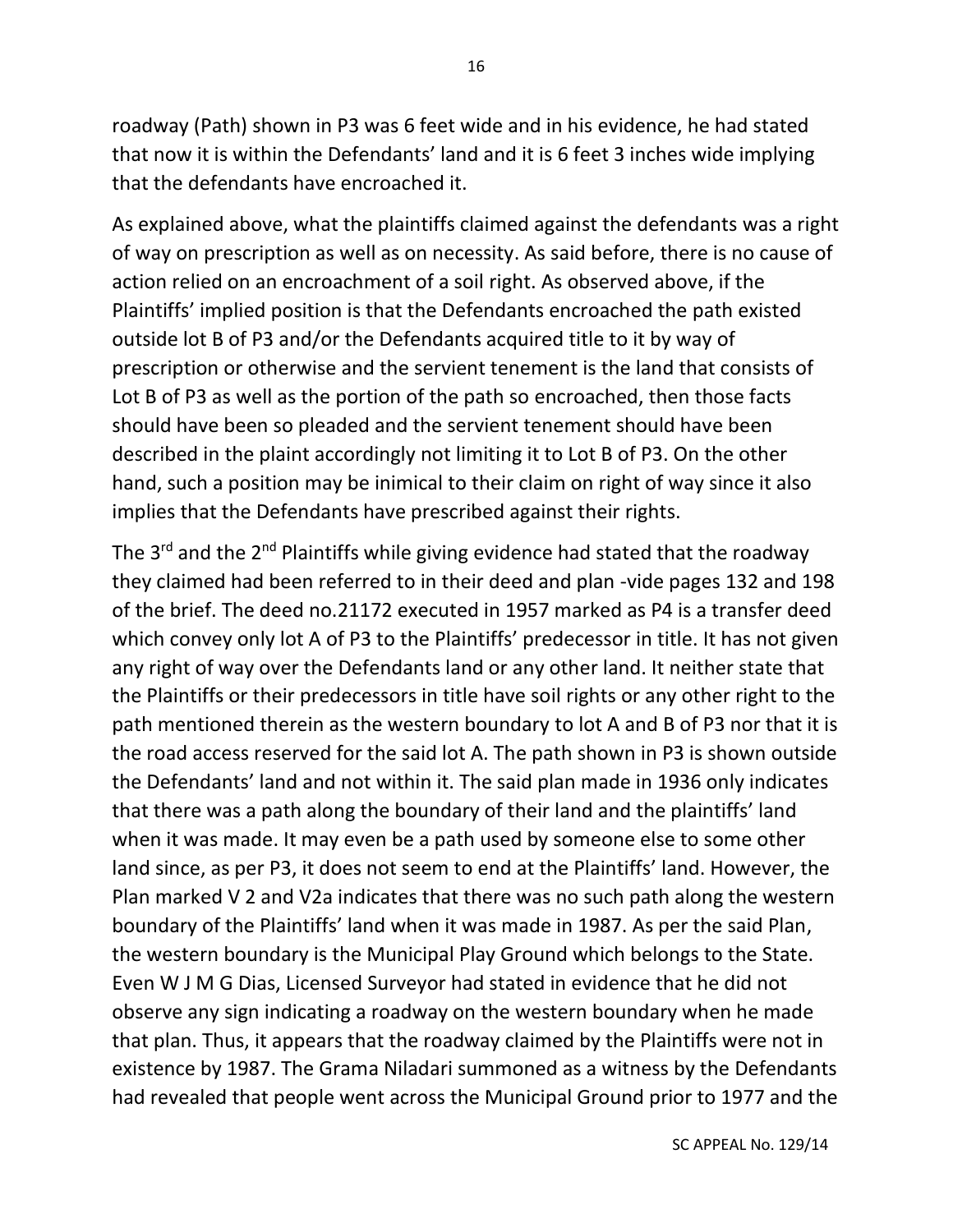officer of the municipal council sub office who was summoned to give evidence for the Defendants had further revealed that due to the problems faced by people who used a road access over the playground, an alternative roadway, namely Fathima Cross Road was made during the decade that started from 1970. Perhaps, this may be the reason for disappearance of the path shown in P3 in the plan made in 1987. The Defendants had marked plan No.3187 made by Prasad Wimalasena, Licensed Surveyor to show that there is an alternative access from Fathima Cross Road to the Plaintiffs land.

To claim a 10 feet wide right of way by prescriptive user, the Plaintiffs should have proved the adverse user for 10 years of a roadway over a definite track or strip of land which is within the servient tenement belonging to the Defendants but the contents of the plaint as well as the evidence led by the Plaintiffs demonstrate the indecisiveness of the Plaintiffs with regard to;

- whether the claim made by them relates to a straight track of 10 feet wide roadway over the servient tenement (lot B in P3) which is described in the 2<sup>nd</sup> schedule to the plaint.
- whether the claim made by them relates to 10 feet wide roadway that runs through the servient tenement (lot B in P3) described in the  $2<sup>nd</sup>$  schedule to the plaint evading trees, which cannot be a straight track or strip of land and is also not shown in any of the plans submitted.
- Whether the claim by them relates to the path shown in P3 which is not within the servient tenement (lot B in P3) described in the second schedule to the Plaint.

The confusion with regard to their own cause of action arisen due to the aforesaid indecisiveness is further visible by citing **Saparamadu V Melder (2004) 3 Sri L R 148** and stating in their written submissions, that to stop a person travelling through a path or a road, the person who blocks the road must have soil rights. **Saparamadu V Melder** was an action filed to declare a property free from servitude, in other words, it was an *actio negatoria*. When the Plaintiffs filed this action against the Defendants for a declaration of a right of way by prescription and on necessity describing the Plaintiffs' and Defendants' lands in the schedules to the Plaint, the action as explained above is *actio confessoria*, and if their cause of action was with regard to the encroachment of the path shown in P3 or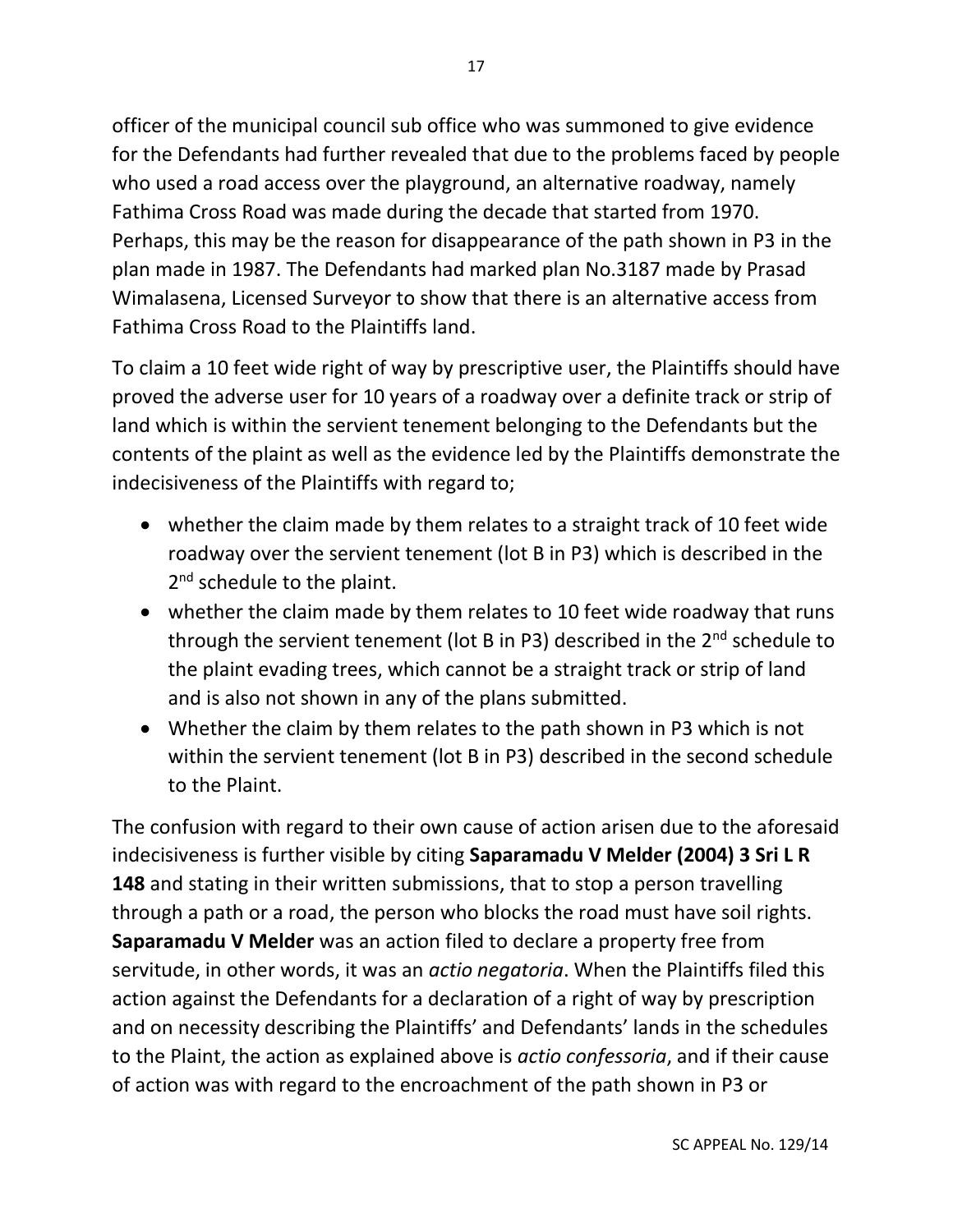obstructing of the said path, the disputed land or the path has to be described in the schedule to the plaint as per the Section 41 of the plaint and described the cause of action accordingly. Further, as elaborated above, they should have named the necessary parties and/or correct servient tenement as the case may be.

In the above circumstances this court cannot find fault with learned District Judge or the High Court Judges for their conclusions that the plaintiff failed in proving a right of way gained by prescription since the plaintiffs failed in proving a prescriptive user of a definite track or strip of land.

Nevertheless, the Plaintiffs now in this court by way of an issue of law attempt to raise whether the Learned High court Judges could have considered the Plaintiffs' entitlement to an 8.8-feet wide right of way which is lesser than the width of 10 feet. This would have been raised owing to the fact that the learned High Court Judges have observed that there is a gap of 8.8 feet from the eaves of the building in V2 plan to the boundary of the roadway.

Firstly, this observation made by the Learned High Court judges is not correct since there is no roadway on the western boundary as per the said plan made in 1987. As per the evidence given by the surveyor who made that plan, the said gap is the width up to the wire fence from the eaves of the house.

Secondly, the surveyor who prepared P1 plan for the Plaintiffs had testified stating that some of the trees that he found within the 10 feet wide strip shown as the roadway by the Plaintiffs were in the middle of the said strip and some were situated only 4 feet away from the western boundary. Thus, there cannot be an 8.8 strip of land used as a road way along the western boundary and within the lot B of P3 which is the land in the second schedule to the plaint.

Thirdly, the Plaintiffs themselves superimposed P3 and attempted to show through the evidence of the surveyor who did the superimposition, that, on the western boundary, there was a 6 feet or 6.3 feet wide strip which is the roadway found in P3. As said before, this superimposition cannot be considered as reliable but it was what the Plaintiffs tried to convince the original court through marking the said superimposition plan. If there is a 6.3 feet strip of land that originally was the path shown in P3, the issues raised at the trial by the Plaintiffs do not focus on a cause of action based on encroachment to meet such a stance. On the other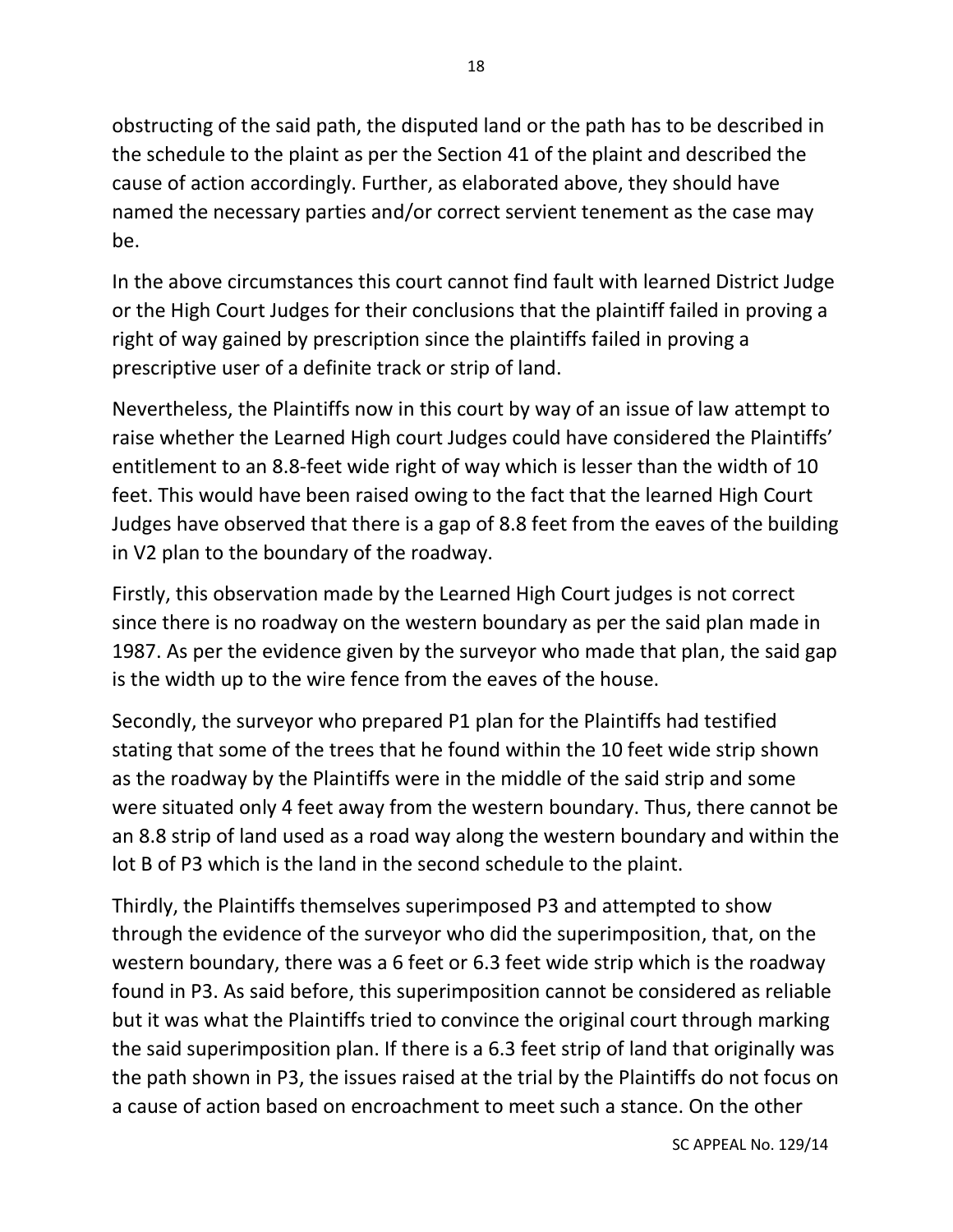hand, this purported encroached portion does not form part of the second schedule to the plaint (Lot B of P3) which has to be considered as the servient tenement for the purposes of this case. Furthermore, a superimposition can only prove comparative state of the boundaries of the present survey with the old one. The prescriptive user has to be proved by other evidence. The indecisiveness of the plaintiffs' position with regard to the track or strip of land they used over the Defendants' land which is described as Lot B of P3 in the plaint shall make the plaintiffs fail in their claim on prescription. There was no reliable evidence before the original court in relation to a definite track or strip of land of either 10 feet wide or 8.8 feet wide or 6.3 feet wide or 6 feet wide over lot B of P3 which is the land described in the second schedule to the Plaint.

The other question of law is based on the claim of the Plaintiffs to use a right of way as a way of necessity. The Plaintiffs appears to argue that the learned High Court Judges erred in not considering their entitlement to such servitutal right. What the learned High Court Judges have stated in their judgment was that, as per plan marked V1, the Plaintiffs had prayed for a right of way to take vehicles instead of the foot path and the learned District Judge had lawfully rejected their claim since the Plaintiffs had not proved their necessity of a roadway that can take vehicles to their land - vide the last paragraph of the judgment of the High Court dated 12.12.2013. It must be observed that V1 was not a plan submitted by the Plaintiffs. It was the plan tendered by the Defendants to show the existence of an alternative roadway. Whether there is an alternative road is a matter of fact and the Learned District Judge who heard the evidence of the surveyor who made that plan had come to the conclusion that the Plaintiffs could use the said alternative roadway- vide answer to issue no 10 of the District Court Judgment. Neither the High Court nor this Court sitting in appeal is better equipped to decide on facts and nothing is there to decide that it was a perverse finding. However, towards the Plaintiffs' land the width of the said access is only 4 feet. The Plaintiffs claim is not related to the widening of the said access shown in V1 but a 10-feet right of way over the Defendants' land. The learned District Judge had observed in his Judgment that the Plaintiffs were not using any private vehicles and even as per the nature of their livelihood it is not apparent that they have any need to use a private vehicle. No evidence seems to have led to show that a fair need to take a vehicle regularly to the Plaintiffs' land had arisen. The Plaintiffs had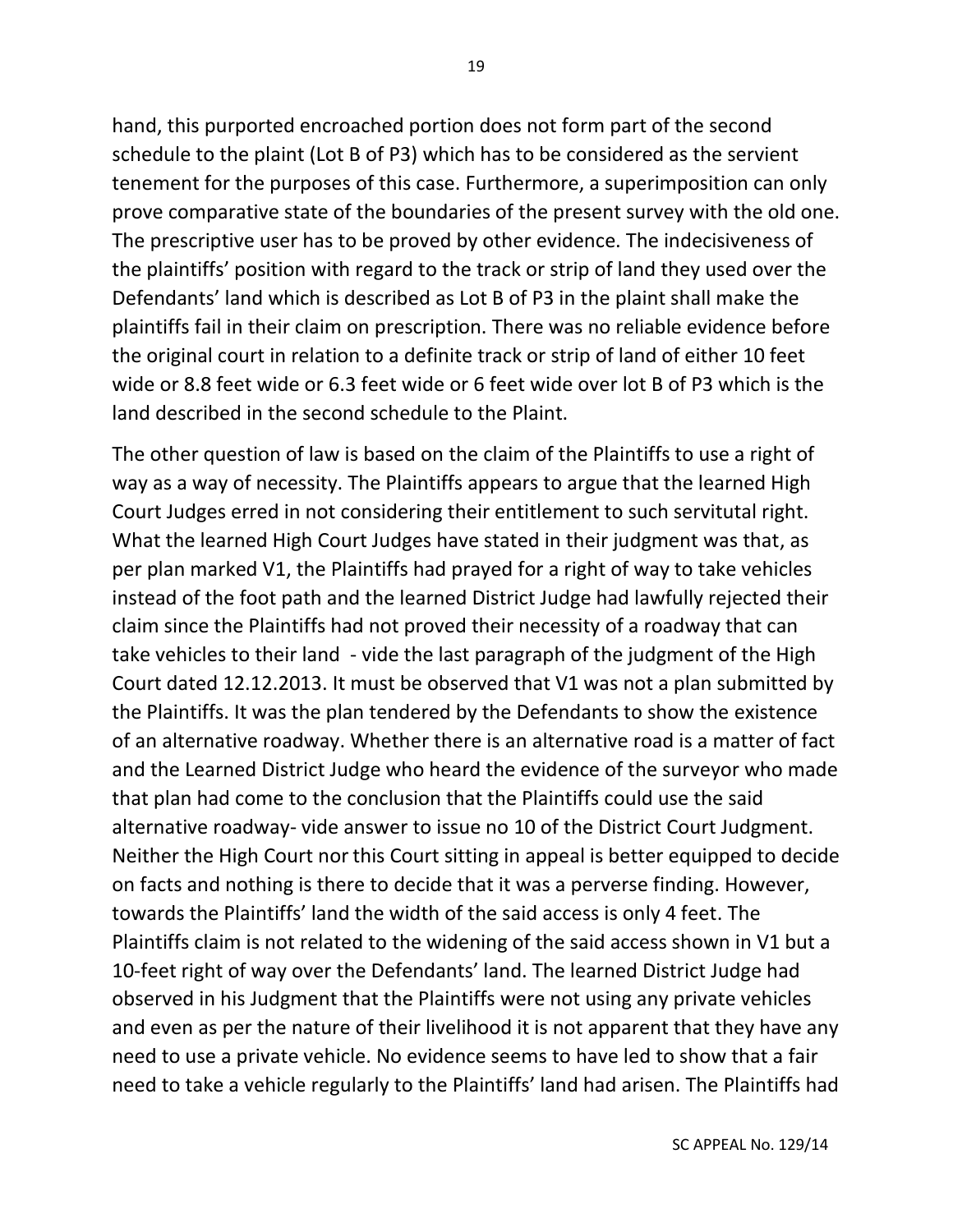only testified of a cart bringing Cadjan leaves to thatch a hut that may happen once in 12 months or 18 months. As mentioned above, one Plaintiff had testified that this was done lastly in 1979/1980 over the roadway they claim while the other had contradictorily stated it was in 1992 posing a question of reliability on this story. Burden is on the Plaintiffs to prove the necessity of a permanent cart road through evidence placed before Court. I cannot see such reliable evidence had been led. In **Fernando V de Silva 30 N L R 56**, it was held that the owner of a land which had access to the High Road by a path, could not claim a cartway unless the actual necessity of the case demanded it. In **Amarasuriya V Perera 45 N L R 348** at **350** Wijewardene J held as follows;

"*I think that a judge would be taking an unreal view of the conditions obtaining in this country if he held that owner of a compound of half an acre requires a cartway for transporting his coconuts. The granting of the cartway claimed will impose a very heavy burden on the defendant whose land appears to be not even an acre in extent*."

Thus, it appears that when a foot path is available the Plaintiffs can claim a cart way on necessity only when there are special circumstances which calls for the exercise of the court's discretion in Plaintiffs' favour. No such special circumstances seem to have been adduced in evidence before the Learned District Judge. As stated in **Chandrasiri V Wickramasinghe 70 N L R 15**, the onus lies on the person/s who claims the right of way of necessity to show that it is necessary. In the present action, the Plaintiffs failed in proving the need of a cart road and the Defendants have proved to the satisfaction of the Court the existence of an alternative foot path.

In the aforementioned circumstances this court cannot state that the learned District Judge or the Learned High Court Judges were in error when they came to the conclusion that the Plaintiffs had not proved the necessity of a road that can take vehicles to the Plaintiffs' land.

Further, the learned District Judge had observed that even if there was a cart road over the Defendants' land, the Plaintiffs had abandoned it since the Plaintiffs had not taken any step to stop the building made by the Defendants on the purported roadway claimed by the Plaintiffs. As per the evidence of the 3<sup>rd</sup> Plaintiff, this building was completed in 1970s. The plaint in this case was filed only in 1993 December. In this regard learned District Judge had cited **Paramount Investment**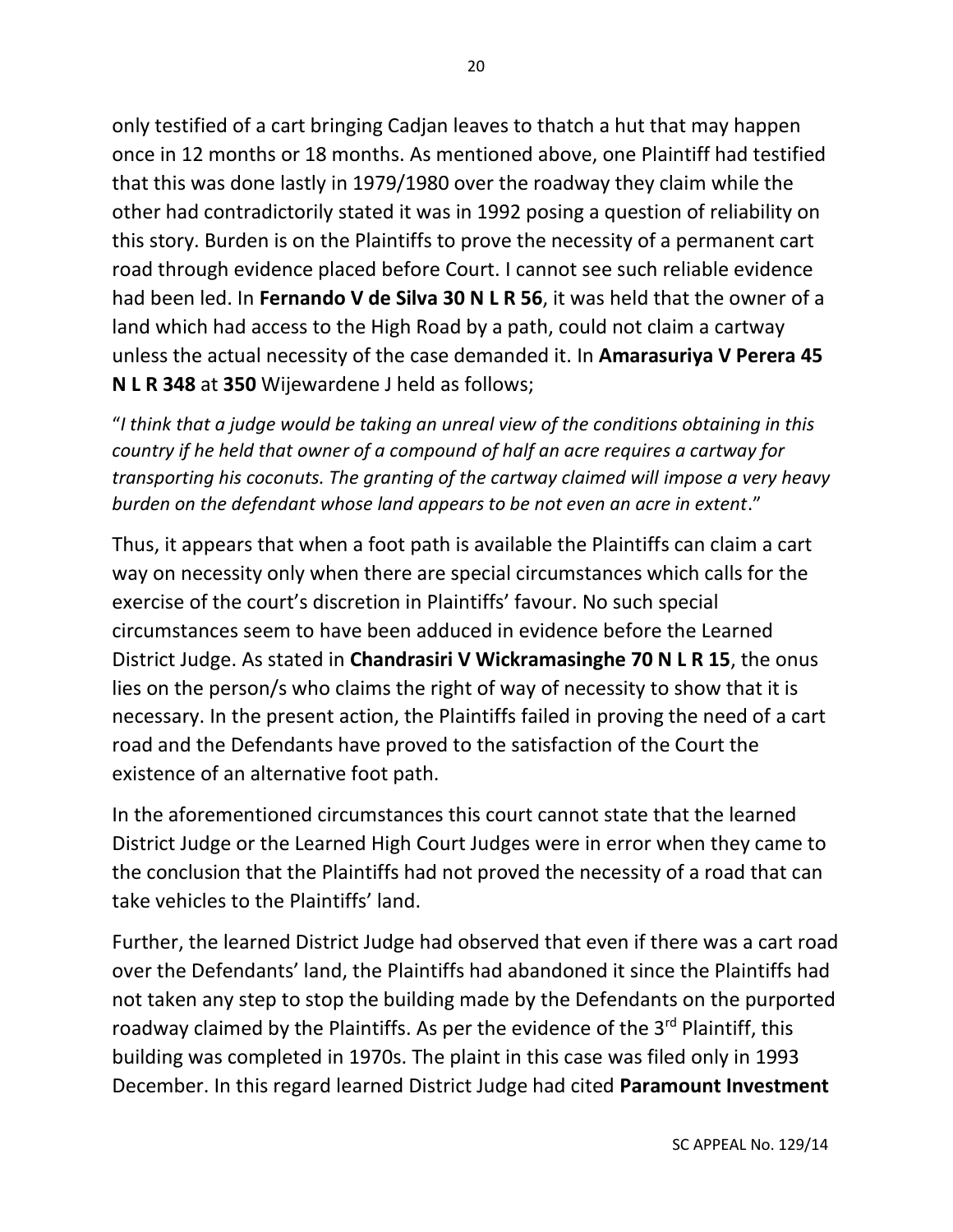21

**Limited V Cader (1986) 2 S L R 309** to indicate that tacit abandonment takes place where the servient owner is permitted to do something that necessarily obstructs or make inoperative the exercise of servitutal right. However, in the case at hand, purported servitude claimed by the plaintiffs is not one created by a deed, as such the proposition of law stated in the said case that, under our law, a servitude of right of way created by a notarial grant cannot be lost by non-user has no relevance. Furthermore, the Plaintiffs marked P1 plan to show the purported roadway they claim but the trees grown on the said roadway which are 10 to 15 years old as per the Plaintiffs' own witness itself is indicative of an abandonment that had taken place much before the purported obstruction alleged in the plaint. Anyhow, according to Roman Dutch Law, in order for the right to be abandoned, non-user or the abandonment of the right should be for a third of hundred years, i.e. 33 and 1/3 years- vide **Dayawathie V Dias and others, The Bar Association Law Journal 2013 Vol. XX page 20**. As per P3, lot A and lot B appears to be portions of one land named Siyambalagahawatte. There is no evidence to indicate that the path on the western boundary was part of the main land reserved as a road access to these two lots. No roadway is shown over the Lot B as an access road to Lot A. The Plaintiffs deed, as said before, does not indicate any right of way was reserved for Lot A, neither over Lot B nor over the said path on the west to the land. No evidence had been led to show when the original owner transferred Lot B to the predecessors of the Defendants, he reserved a right of way over Lot B for Lot A. Thus, if there was any right of way over Lot B, the abandonment would have taken place when those Lots were given to the predecessors of the parties. If one abandons his right of way, he cannot be allowed to claim it as a way of necessity again. However, even to consider abandonment, first there must be proof for that, at a given time in the past, there was a servitude of right of way over the Defendants' land which is lot B of P3. As said before, the path shown in P3 was not over the said lot B as such there was no proof to indicate that there was servitude of right of way over aforesaid lot B which has to be considered as the servient tenement.

Due to the aforementioned circumstances, this court cannot find fault with the Learned High Court judges' decision that affirmed the judgment of the Learned District Judge which dismissed the Plaintiffs' action.

Hence, this court answers the issues of laws mentioned above in the negative.